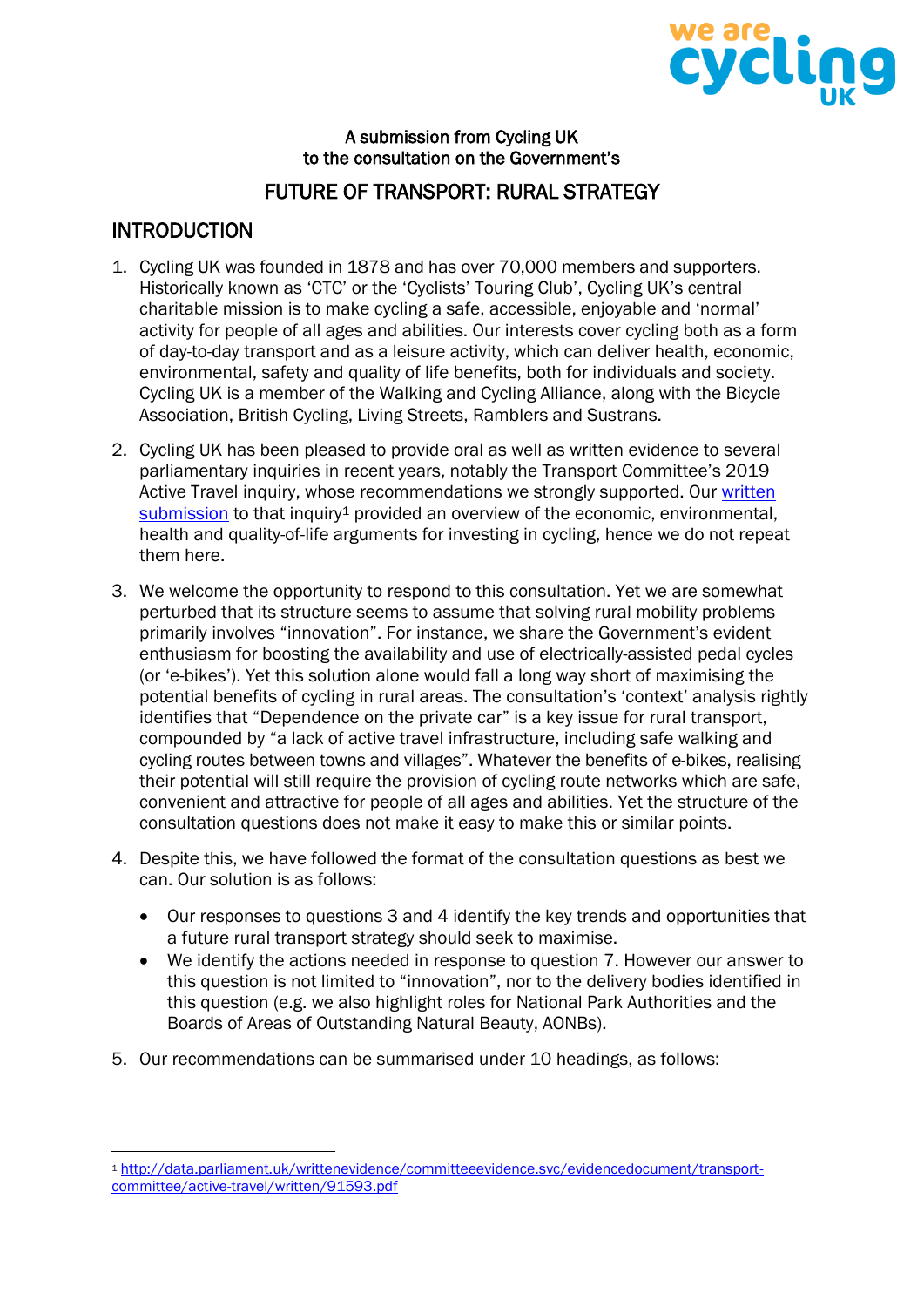- *i. Cycle-friendly infrastructure:*
- Support the creation of high-quality cycle route networks that extend beyond urban areas, connecting towns and cities with other nearby towns or rural settlements.
- Set up Active Travel England as soon as possible, to support local authorities in applying the Government's new Cycling Infrastructure Design guidance (Local Transport Note LTN1/20) in all highway and traffic schemes, including all schemes funded through the Major Road Network programme.
- Ensure that HS2 Ltd adopts cycling infrastructure design standards which are at least equivalent to LTN 1/20, and that both Highways England and HS2 Ltd consistently apply their respective cycling infrastructure standards.
- *ii. Reducing traffic volumes and speeds on rural lanes*
	- Consider reducing the 'default' speed limit on rural lanes to 40mph, with exceptions for wider and busier major roads, which should have separate cycle facilities. Consider how this can be enforced in a visually unintrusive way.

#### *iii. New developments*

- Ensure that the forthcoming reforms to the planning system support development in non-car-dependent locations with good public transport access, with designs and street layouts which facilitate cycling and walking, in accordance with the principle of '20 minute neighbourhoods'.
- Include sustainability in Homes England's strategic objectives.
- *iv. Off-road access*
	- Consider how to open up the majority of paths as multi-user trails (with exceptions where this would demonstrably create danger, conflict or environmental damage).
	- Provide guidance to highway authorities, local access forums and other landscape bodies (National Park Authorities, boards of Areas of Outstanding Natural Beauty) on integrating Local Cycling and Walking Infrastructure Plans (LCWIPs) and Rights of Way Improvement Plans (RoWIPs), so that off-road cycling and walking routes can be used for both 'utility' and recreational purposes, particularly in 'urban fringe' areas. Ensure that routes which can meet these dual purposes are surfaced and (where necessary) lit to standards which allow their use in all weathers, at all times of day.
	- Identify "access to and enjoyment of the natural environment" as a core priority in the Environment Bill, enabling funding to be provided through the Environmental Land Management (ELM) scheme to support the above aims.
- *v. Access to e-bikes, including non-standard cycles*
	- Provide financial support for the purchase of electrically assisted pedal cycles, including cargo bikes and non-standard pedal cycles which can be used by disabled people as mobility aids.
- *vi. Public transport: rail*
	- Ensure that future arrangements for procuring rail services incorporate requirements for (a) providing cycle parking and storage at stations; (b) welldesigned cycle carriage on new or refurbished rolling stock; (c) cycle-friendly ticketing and reservation systems; (d) customer-friendly information and publicity, both in advance of travel (e.g. what services you can use) and during the journey (e.g. where to stand on the platform to board the train); and (e) consultation, engagement and monitoring.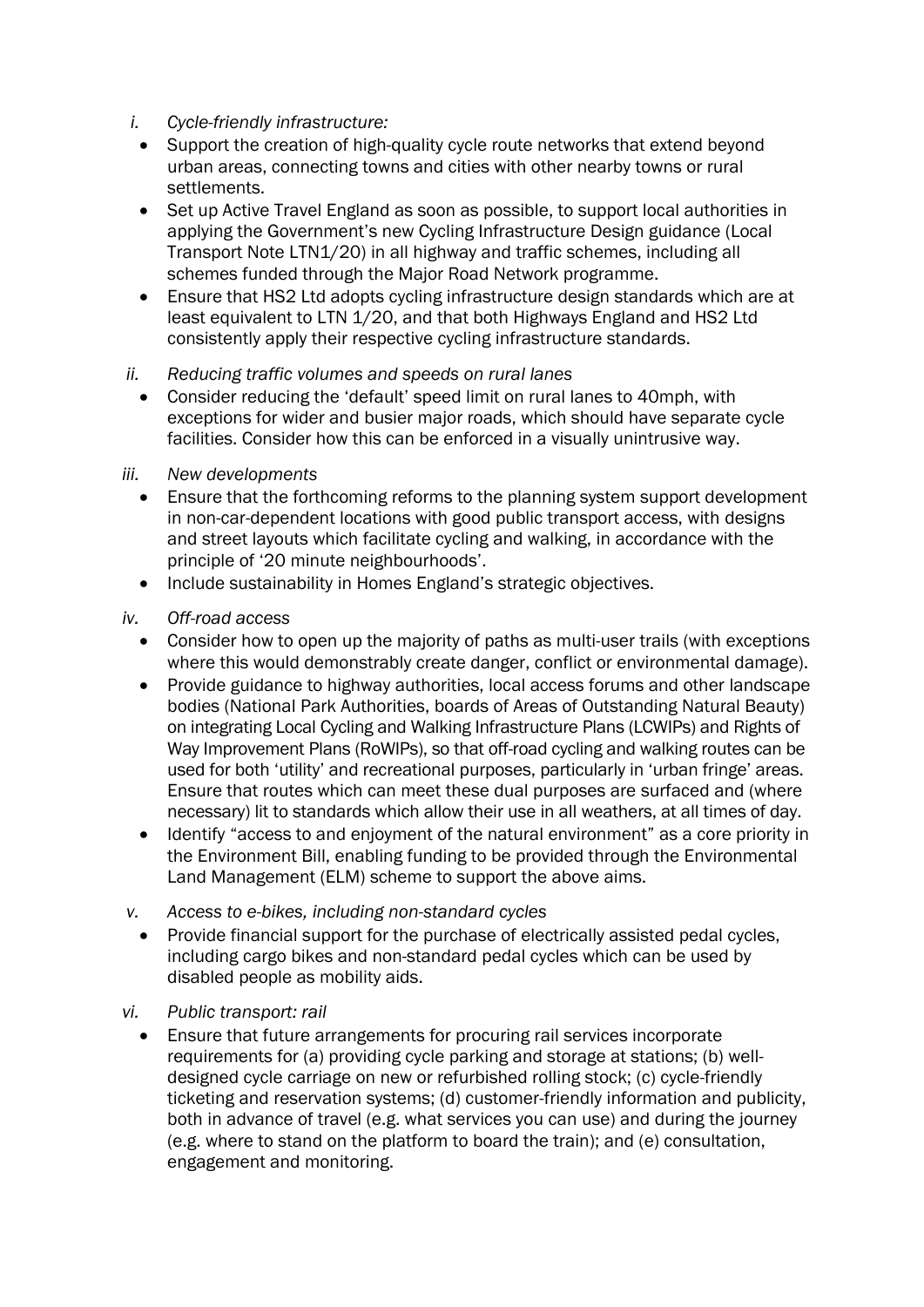- *vii. Public transport: bus*
	- Support cycle-carrying bus services, including reconsideration of the option to provide cycle racks on the fronts of buses.
- *viii. Cycle hire*
	- Encourage local authorities to support cycle hire schemes in their areas. Develop regulations which enable councils to manage the integration of these schemes with local public transport services, including integration of payment platforms to facilitate through-ticketing and common payment processes for different cycle hire schemes around the country.
	- *ix. Mobility as a Service*
		- Support the integration of cycle hire schemes with MaaS payment platforms.
	- *x. Managing tourist and recreational traffic*
		- Support partnership arrangements between local authorities, landscape bodies, tourist boards, public transport operators and cycle hire operators to enable tourists or visitors to rural areas to minimise car use, or avoid it altogether.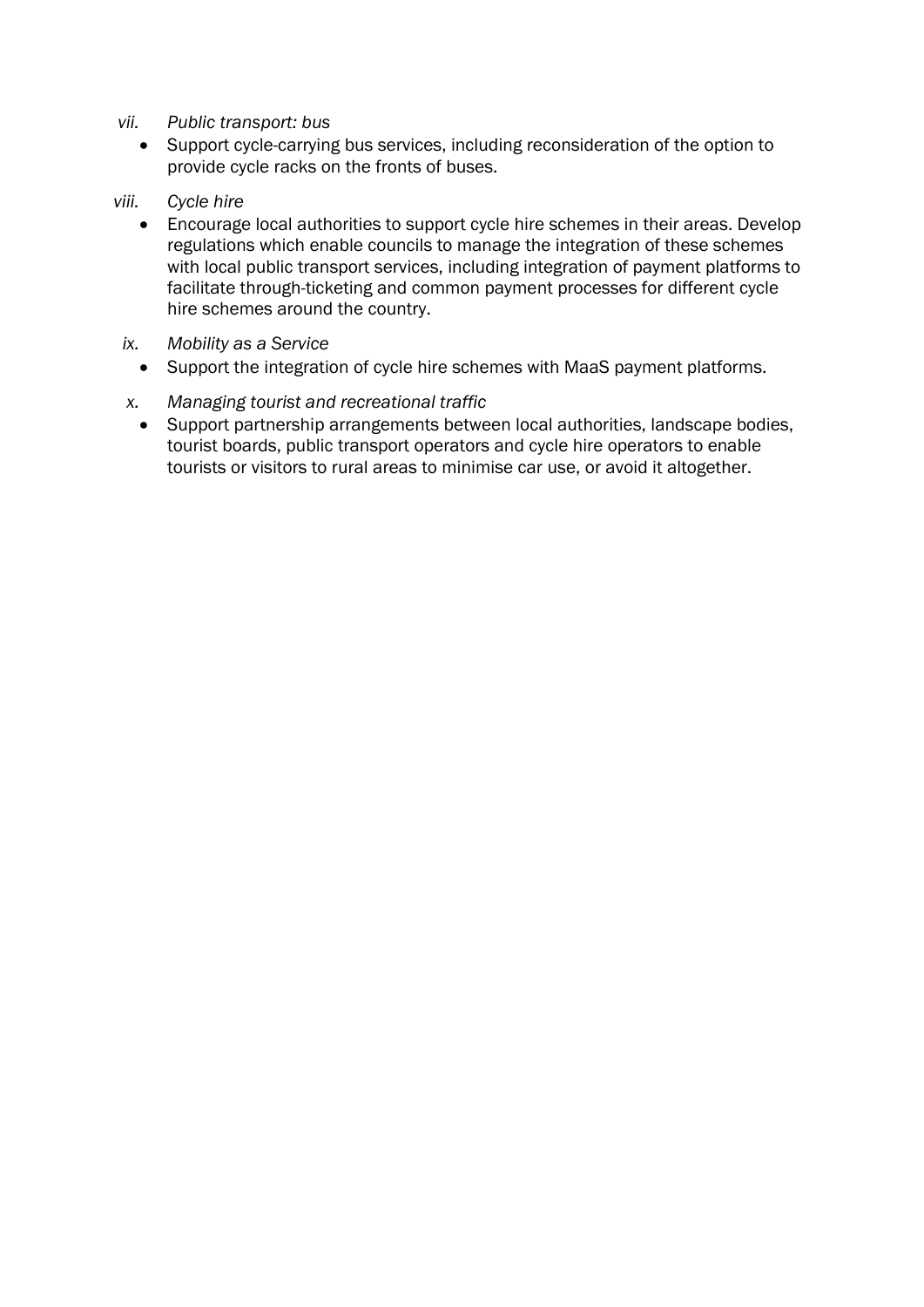# PART 1: CONTEXT

## Question 1: Do you have any evidence for the issues mentioned?

- 6. The consultation document rightly identifies "dependence on the private car" as one of four headline issues that a rural transport strategy needs to address. In the most rural areas fewer than 10% of households manage without a car, compared with 34% of residents in urban areas.<sup>2</sup> However that 10% includes many older people and people on lower incomes, including young job-seekers. The lack of facilities in many rural communities (e.g. shops, post offices, schools, health care), or public transport and safe active travel routes to reach these facilities in the nearest town, can cause serious social isolation. In other words, the issue of "dependence on the private car" is at the root of the other three issues listed (i.e. "Access to key services", "Access to employment" and "Social isolation").
- 7. DfT provides useful briefings comparing transport and accessibility for urban and rural areas, with various sub-categories of location-types (from major urban conurbations to the most remote rural locations).<sup>3</sup> These include briefings on:
	- [The overall accessibility of key locations.](https://assets.publishing.service.gov.uk/government/uploads/system/uploads/attachment_data/file/841674/Transport_and_travel_data_to_2017_18.pdf)<sup>4</sup> This shows that 50% of rural dwellers are in the lowest decile of accessibility to key services, but this rises to 95% of dwellers in remote rural villages or dispersed locations. (NB the following table and chart show accessibility by walking and public transport – however the picture for car accessibility is similar).

|                                  | Poorest accessibility of services |                         |     | <b>Greatest accessibility of services</b> |     |     |       |     |     |     |
|----------------------------------|-----------------------------------|-------------------------|-----|-------------------------------------------|-----|-----|-------|-----|-----|-----|
| <b>Decile</b>                    | 1                                 | $\overline{\mathbf{z}}$ | з   | 4                                         | 5   | 6   | 7     | 8   | 9   | 10  |
| Urban major conurbation          | 1%                                | 2%                      | 5%  | 7%                                        | 10% | 11% | 13%   | 14% | 17% | 22% |
| Urban minor conurbation          | 1%                                | 7%                      | 10% | 13%                                       | 13% | 15% | 14%   | 10% | 9%  | 9%  |
| Urban city and town              | 3%                                | 12%                     | 13% | 13%                                       | 12% | 11% | 11%   | 10% | 9%  | 7%  |
| Urban city and town in a         |                                   |                         |     |                                           |     |     |       |     |     |     |
| sparse setting                   | 11%                               | 16%                     | 13% | 7%                                        | 4%  | 8%  | 3%    | 7%  | 3%  | 27% |
| Rural town and fringe            | 23%                               | 29%                     | 19% | 11%                                       | 8%  | 5%  | 2%    | 2%  | 1%  | 1%  |
| Rural town and fringe in a       |                                   |                         |     |                                           |     |     |       |     |     |     |
| sparse setting                   | 29%                               | 24%                     | 15% | 10%                                       | 8%  | 2%  | 5%    | 5%  | 1%  | 2%  |
| Rural village and dispersed      | 80%                               | 15%                     | 4%  | 1%                                        | 4%  | ⊲%  | $4\%$ | 4%  | 1%  | 1%  |
| Rural village and dispersed in a |                                   |                         |     |                                           |     |     |       |     |     |     |
| sparse setting                   | 95%                               | 5%                      | 4%  | 1%                                        | 4%  | 4%  | 1%    | 1%  | 1%  | 1%  |
| <b>Urban</b>                     | 2%                                | 7%                      | 9%  | 10%                                       | 11% | 11% | 12%   | 12% | 12% | 13% |
| <b>Rural</b>                     | 50%                               | 22%                     | 12% | 6%                                        | 4%  | 2%  | 1%    | 1%  | 1%  | 1%  |

Proportion of the population within each decile for accessibility of services based on minimum travel times by public transport and walking, by rural-urban classification, England, 2016

Source: Department for Transport (DfT)<sup>2</sup> and Defra analysis, ONS mid-year population estimates 2016<sup>3</sup>

<sup>4</sup> [https://assets.publishing.service.gov.uk/government/uploads/system/uploads/attachment\\_data/file/](https://assets.publishing.service.gov.uk/government/uploads/system/uploads/attachment_data/file/742199/Overall_accessibility_measure_Sept_2018.pdf) [742199/Overall\\_accessibility\\_measure\\_Sept\\_2018.pdf](https://assets.publishing.service.gov.uk/government/uploads/system/uploads/attachment_data/file/742199/Overall_accessibility_measure_Sept_2018.pdf)

<sup>2</sup> [https://assets.publishing.service.gov.uk/government/uploads/system/uploads/attachment\\_data/file/](https://assets.publishing.service.gov.uk/government/uploads/system/uploads/attachment_data/file/841674/Transport_and_travel_data_to_2017_18.pdf) [841674/Transport\\_and\\_travel\\_data\\_to\\_2017\\_18.pdf](https://assets.publishing.service.gov.uk/government/uploads/system/uploads/attachment_data/file/841674/Transport_and_travel_data_to_2017_18.pdf)

<sup>3</sup> <https://www.gov.uk/government/statistics/rural-transport-travel-and-accessibility-statistics>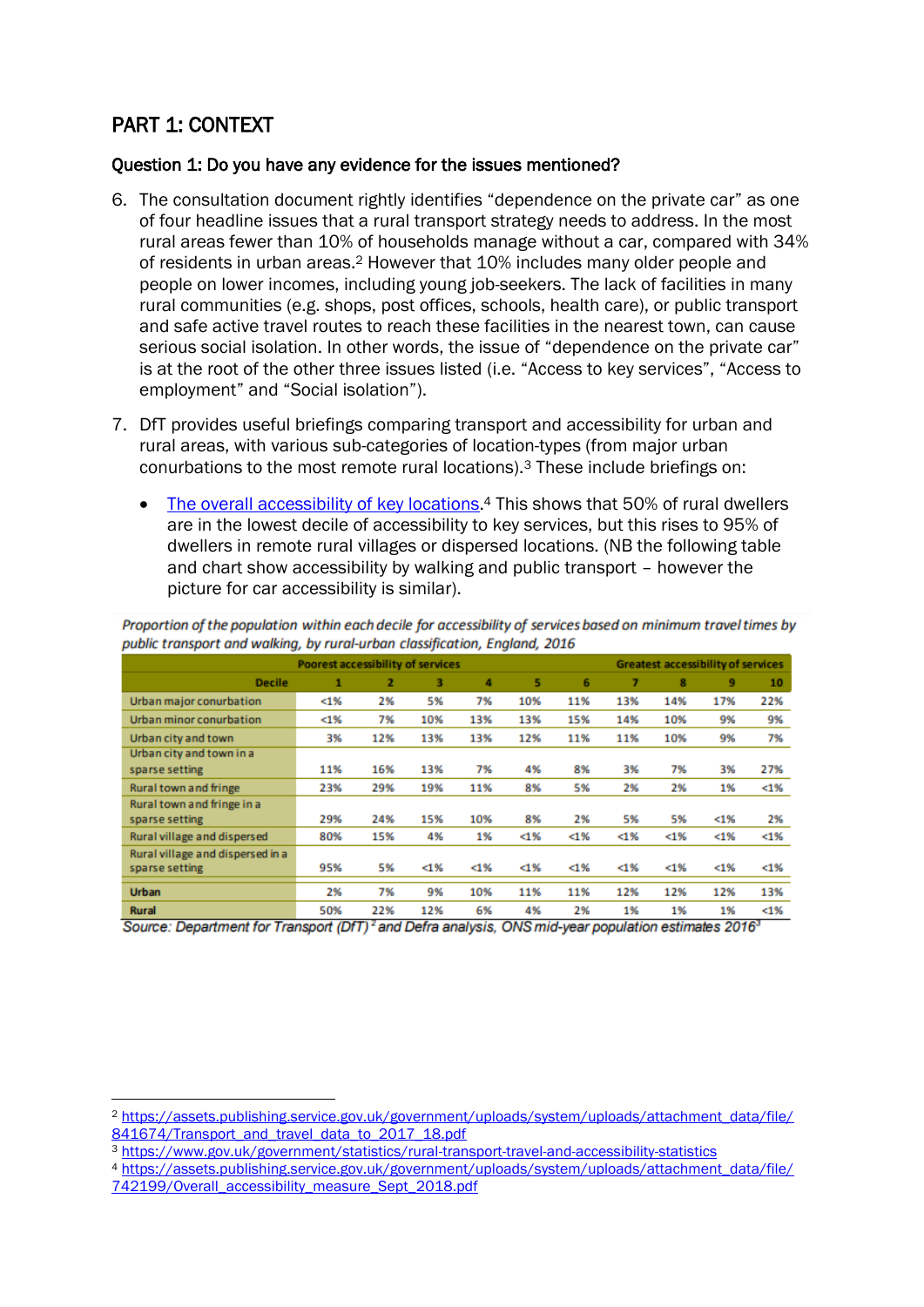

Proportion of population within each decile of accessibility of services based on minimum travel times by public transport and walking, by rural-urban classification and detailed rural classification, England, 2016

• [Average travel times to specific location types](https://assets.publishing.service.gov.uk/government/uploads/system/uploads/attachment_data/file/862322/Rural_accessibility_2017.pdf) (primary school, secondary school, further education, GP, hospital, food store and town centres) by car, by walking and public transport, or by cycling.<sup>5</sup> Averaged across these 8 services, rural dwellers' journey times to these destinations are roughly double those of urban dwellers. However much greater discrepancies appear for the most remote dwellers if they do not have access to cars (i.e. if they are reliant on cycling, or walking and public transport).

Average minimum travel time to reach the nearest key services by mode of travel, by LSOA rural urban classification, in England, 2017

|                                         |                                                        |                                          |                                               |                                           |                   |                     |                                    |      |                 |               |                        | <b>Minutes</b>                         |
|-----------------------------------------|--------------------------------------------------------|------------------------------------------|-----------------------------------------------|-------------------------------------------|-------------------|---------------------|------------------------------------|------|-----------------|---------------|------------------------|----------------------------------------|
|                                         |                                                        | <b>Key services</b>                      |                                               |                                           |                   |                     |                                    |      |                 |               |                        |                                        |
|                                         | <b>Rural urban classification</b>                      | <b>Centre of employment</b>              |                                               |                                           |                   |                     |                                    |      |                 |               |                        |                                        |
| <b>Mode</b>                             |                                                        | <b>Places</b><br>with 100<br>to 499 jobs | <b>Places</b><br>with 500<br>to 4,999<br>jobs | <b>Places</b><br>with<br>$5,000+$<br>jobs | Primary<br>school | Secondary<br>school | <b>Further</b><br><b>Education</b> | GP   | <b>Hospital</b> | Food<br>store | Town<br><b>Centres</b> | <b>Average of</b><br><b>8 services</b> |
| <b>Public</b><br>transport<br>/ walking | Rural town & fringe                                    | 10.7                                     | 13.9                                          | 45.3                                      | 9.9               | 22.9                | 28.1                               | 14.5 | 52.3            | 8.9           | 26.6                   | 22.1                                   |
|                                         | Rural town & fringe in a sparse setting                | 14.3                                     | 11.6                                          | 81.9                                      | 10.2              | 21.3                | 28.9                               | 13.4 | 58.3            | 6.9           | 24.0                   | 21.8                                   |
|                                         | Rural village                                          | 22.3                                     | 23.6                                          | 59.9                                      | 13.9              | 35.7                | 40.3                               | 27.7 | 66.3            | 21.3          | 39.0                   | 33.5                                   |
|                                         | Rural village in a sparse setting                      | 32.8                                     | 34.3                                          | 97.5                                      | 16.7              | 48.0                | 57.6                               | 35.9 | 81.0            | 28.1          | 53.7                   | 44.4                                   |
|                                         | Rural hamlets & isolated dwellings                     | 29.9                                     | 31.0                                          | 67.6                                      | 21.5              | 43.3                | 49.2                               | 34.8 | 73.3            | 28.8          | 47.0                   | 41.1                                   |
|                                         | Rural hamlets & isolated dwellings in a sparse setting | 52.2                                     | 56.0                                          | 105.3                                     | 33.3              | 67.6                | 78.3                               | 57.0 | 93.2            | 49.2          | 73.2                   | 63.5                                   |
|                                         | <b>All Urban</b>                                       | 7.5                                      | 10.2                                          | 27.2                                      | 8.4               | 15.6                | 18.2                               | 10.8 | 34.2            | 7.2           | 17.6                   | 15.3                                   |
|                                         | <b>All Rural</b>                                       | 18.5                                     | 20.6                                          | 56.0                                      | 13.6              | 31.2                | 36.6                               | 22.9 | 61.3            | 16.9          | 34.9                   | 29.8                                   |
|                                         |                                                        |                                          |                                               |                                           |                   |                     |                                    |      |                 |               |                        |                                        |
| Cycle                                   | Rural town & fringe                                    | 10.1                                     | 12.7                                          | 54.6                                      | 8.8               | 21.4                | 28.2                               | 13.4 | 56.6            | 8.9           | 29.6                   | 22.5                                   |
|                                         | Rural town & fringe in a sparse setting                | 13.6                                     | 11.7                                          | 110.0                                     | 8.7               | 23.7                | 36.8                               | 12.6 | 82.3            | 7.4           | 32.8                   | 27.0                                   |
|                                         | <b>Rural village</b>                                   | 17.2                                     | 18.8                                          | 58.8                                      | 11.4              | 28.9                | 34.2                               | 22.3 | 60.8            | 17.7          | 34.7                   | 28.6                                   |
|                                         | Rural village in a sparse setting                      | 24.7                                     | 27.1                                          | 112.6                                     | 13.5              | 41.0                | 52.9                               | 28.7 | 84.0            | 22.4          | 50.1                   | 40.0                                   |
|                                         | Rural hamlets & isolated dwellings                     | 18.6                                     | 19.7                                          | 59.8                                      | 13.9              | 28.6                | 34.3                               | 22.4 | 60.7            | 18.4          | 33.5                   | 28.9                                   |
|                                         | Rural hamlets & isolated dwellings in a sparse setting | 28.4                                     | 33.0                                          | 110.8                                     | 18.5              | 44.7                | 60.5                               | 33.3 | 86.8            | 27.4          | 54.6                   | 44.8                                   |
|                                         | All Urban                                              | 7.9                                      | 9.1                                           | 25.1                                      | 8.3               | 11.8                | 13.9                               | 9.4  | 28.4            | 7.8           | 14.2                   | 12.8                                   |
|                                         | <b>All Rural</b>                                       | 14.3                                     | 16.2                                          | 59.6                                      | 10.7              | 25.6                | 32.1                               | 18.1 | 60.0            | 13.6          | 32.6                   | 26.1                                   |
| Car                                     | Rural town & fringe                                    | 8.0                                      | 9.0                                           | 23.7                                      | 7.7               | 12.6                | 14.9                               | 9.2  | 25.6            | 7.3           | 15.5                   | 12.7                                   |
|                                         | Rural town & fringe in a sparse setting                | 9.4                                      | 8.3                                           | 44.1                                      | 7.8               | 12.6                | 16.7                               | 8.9  | 29.8            | 6.7           | 14.7                   | 13.2                                   |
|                                         | Rural village                                          | 10.3                                     | 11.0                                          | 24.8                                      | 8.2               | 14.8                | 16.7                               | 12.1 | 26.4            | 10.1          | 16.8                   | 14.5                                   |
|                                         | Rural village in a sparse setting                      | 14.2                                     | 13.6                                          | 47.9                                      | 9.7               | 19.1                | 22.9                               | 13.6 | 32.7            | 11.6          | 21.8                   | 18.1                                   |
|                                         | Rural hamlets & isolated dwellings                     | 11.0                                     | 11.5                                          | 25.5                                      | 9.2               | 14.9                | 16.9                               | 12.2 | 26.7            | 10.6          | 16.7                   | 14.8                                   |
|                                         | Rural hamlets & isolated dwellings in a sparse setting | 15.1                                     | 15.9                                          | 46.8                                      | 10.9              | 19.7                | 25.0                               | 15.8 | 33.6            | 13.6          | 22.7                   | 19.7                                   |
|                                         | All Urban                                              | 7.2                                      | 7.9                                           | 15.6                                      | 7.6               | 9.8                 | 10.9                               | 8.1  | 18.2            | 7.1           | 11.2                   | 10.1                                   |
|                                         | <b>All Rural</b>                                       | 9.4                                      | 10.2                                          | 25.5                                      | 8.2               | 13.8                | 16.1                               | 10.8 | 26.4            | 8.8           | 16.3                   | 13.8                                   |

<sup>5</sup> [https://assets.publishing.service.gov.uk/government/uploads/system/uploads/attachment\\_data/file/](https://assets.publishing.service.gov.uk/government/uploads/system/uploads/attachment_data/file/862322/Rural_accessibility_2017.pdf)  [862322/Rural\\_accessibility\\_2017.pdf](https://assets.publishing.service.gov.uk/government/uploads/system/uploads/attachment_data/file/862322/Rural_accessibility_2017.pdf)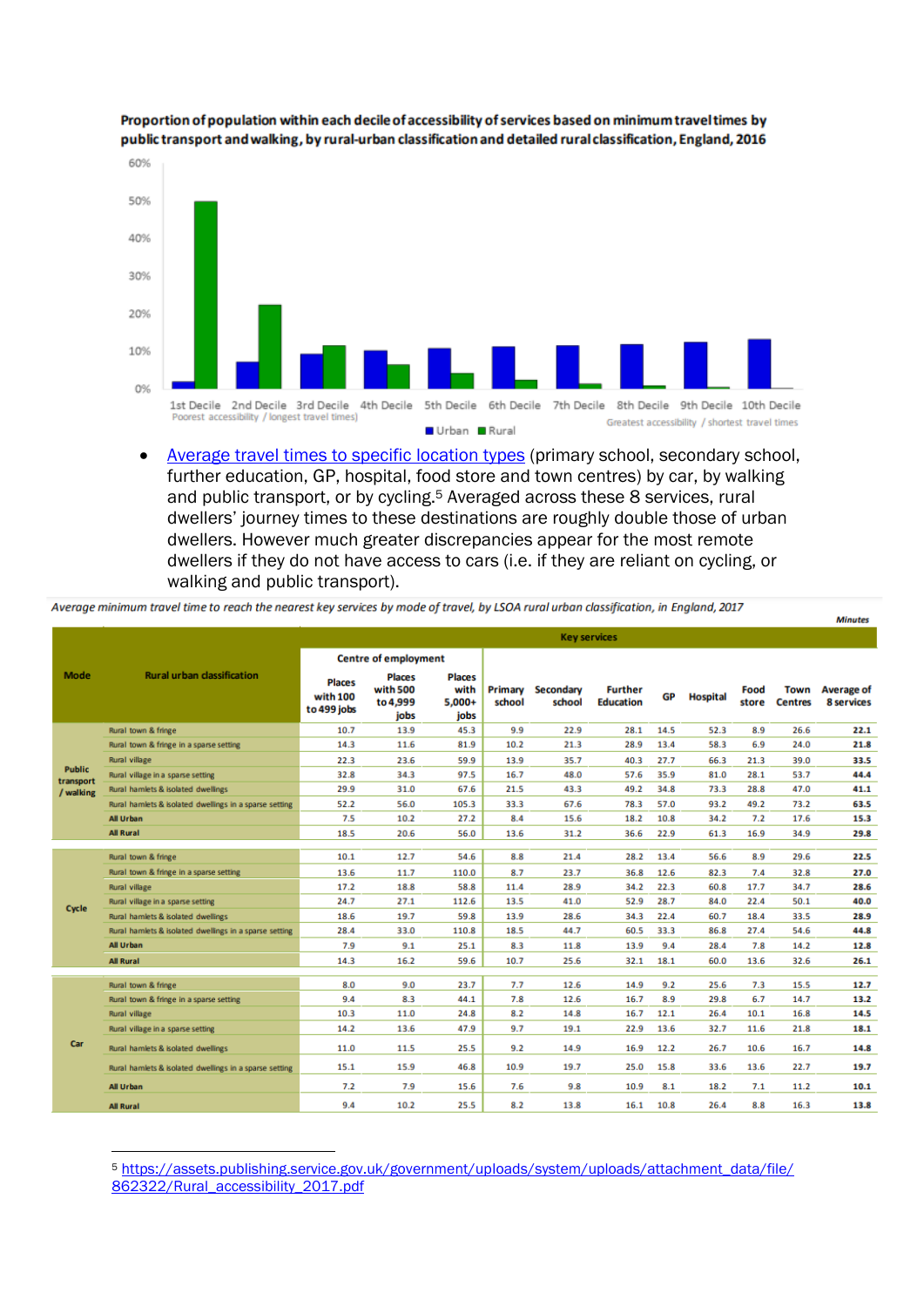• [Travel patterns](https://assets.publishing.service.gov.uk/government/uploads/system/uploads/attachment_data/file/841674/Transport_and_travel_data_to_2017_18.pdf) (distances travelled, numbers of trips, mode of transport used) for urban and rural dwellers, along with an analysis of travel modes and times for school journeys, and an index of bus availability.<sup>6</sup> This shows (among other things) that rural dwellers aged 11-16 have particularly long journey times for reaching their schools.

#### **Journey to School**

Average journey length to school by settlement type and age group, in England, 2017/18



8. Finally, the strategy needs to identify the environmental (and particularly the climate) implications of this car dependence.  $30\%$  of  $CO<sub>2</sub>$  emissions from domestic personal travel by English residents arise from just the longest 3% of personal journeys.<sup>7</sup>

#### Question 2. Do you think there are other issues facing rural areas that we should consider in the strategy?

- 9. Yes, we cite two additional issues.
- 10.The first is *Access to education and training*. Most school-age pupils cannot drive, and even among those who have passed the age of 17, the majority cannot afford to own and run a car. Our response to Question 1 has highlighted the discrepancies between the travel distances to school for urban and rural pupils respectively, particularly at secondary school age. It is vital that this strategy considers their needs.
- 11.The second is *Managing visitors and tourism*. This is particularly important in National Parks, Areas of Outstanding Natural Beauty and significant rural tourist attractions. Compared with urban areas, demand for rural travel from visitors and tourists – and the seasonal variation in this demand – has a much more significant impact on local transport systems. This too needs to be considered.

<sup>6</sup> [https://assets.publishing.service.gov.uk/government/uploads/system/uploads/attachment\\_data/file/](https://assets.publishing.service.gov.uk/government/uploads/system/uploads/attachment_data/file/841674/Transport_and_travel_data_to_2017_18.pdf)  [841674/Transport\\_and\\_travel\\_data\\_to\\_2017\\_18.pdf](https://assets.publishing.service.gov.uk/government/uploads/system/uploads/attachment_data/file/841674/Transport_and_travel_data_to_2017_18.pdf)

<sup>7</sup> Adeel, M, Wadud Z and Anable J 2020. *An exploratory analysis of long distance travel by English*  residents within Great Britain, presented at the 99<sup>th</sup> Annual Meeting of the Transportation Research Board, January, Washington DC (not available online).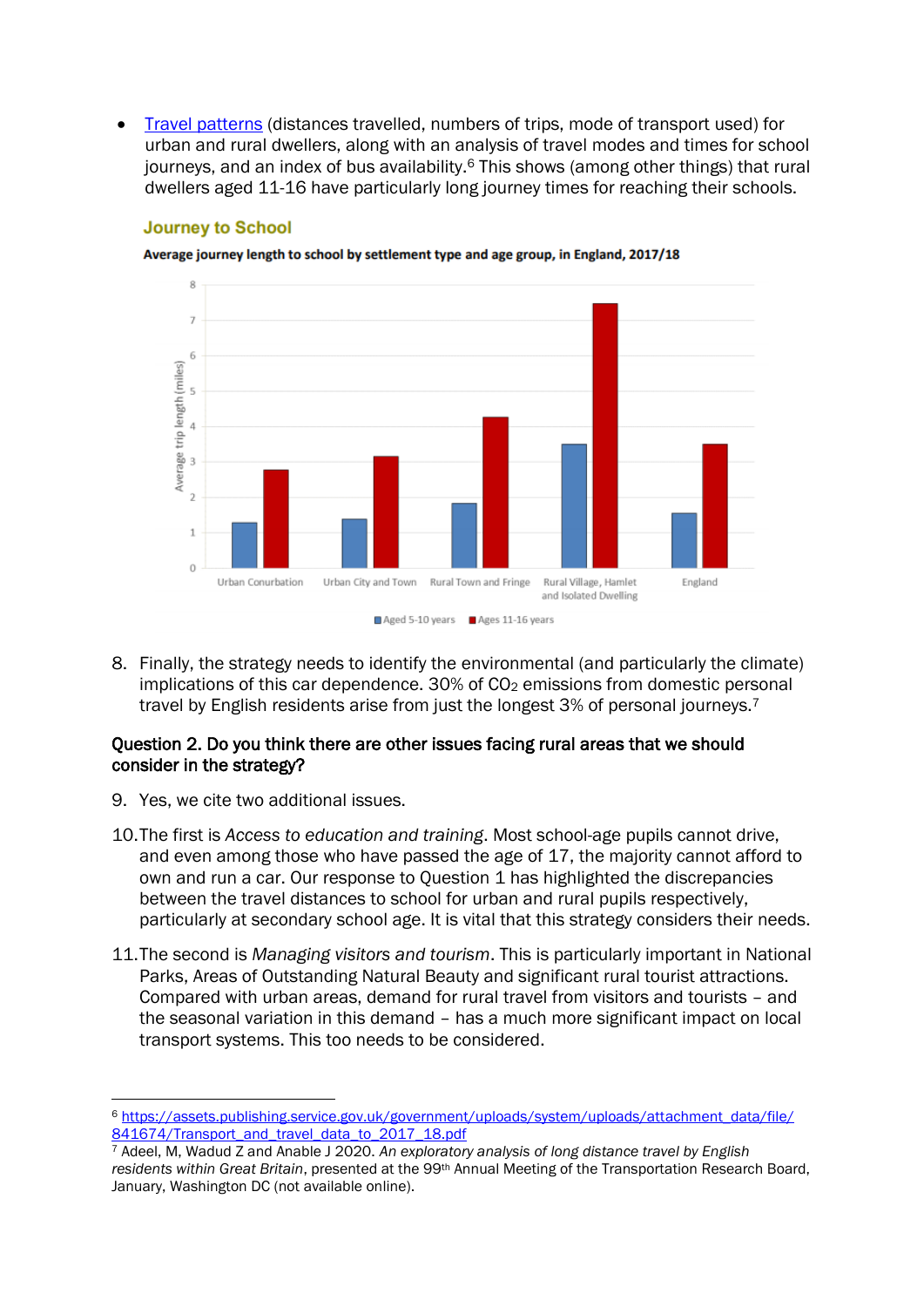# PART 2: RURAL MOBILITY TRENDS AND INNOVATIONS

Question 3. What examples do you have of the transport trends in rural areas of (a) increasing use of active travel modes, (b) micromobility, (c) more effective integration of journeys (d) data and digital improvements unlocking market knowledge, (e) new modes of transport, and (f) strong community links?

## (a) Increasing use of active travel modes

- 12.Regrettably there is no evidence in Britain of overall increases in active travel in rural areas. If anything, the fact that levels of cycling for Britain as a whole remain frustratingly static (at around 2% of trips) suggests that the significant growth of cycling in some larger cities (e.g. London, Bristol, Leicester) may still be offset by declines in more rural areas. Nonetheless, there have been some success stories in boosting cycle use, even if only in localised pilots.
- 13.We specifically cite the success of the [access to e-bikes pilot scheme](https://como.org.uk/shared-mobility/shared-bikes/shared-mobility-shared-bikes-projects/) conducted and/or documented by CoMoUK. <sup>8</sup> Taken together, these show that 'try-before you buy' e-bike schemes are highly effective at overcoming the barriers to promoting cycling, in both urban and rural areas, and specifically for addressing the problems of rural tourism.
- 14.The consultation document rightly highlights the potential of e-bikes to increase overall cycling levels. They can enable people to cycle for journeys that would otherwise be too long, or too hilly, as well as making cycling a viable option for older people, people with health issues or disabilities, and otherwise who would not otherwise consider cycling. [Research for the Bicycle Association](https://www.bicycleassociation.org.uk/news-press/e-bike-incentives-over-twice-as-effective-as-e-car-grants/) found that, pound for pound, subsidies for e-bike purchases reduce  $CO<sub>2</sub>$  emissions by twice as much as subsidies for electric cars $9 -$  and that is without taking account of the additional benefits of e-bikes in reducing congestion, road danger, physical inactivity and other adverse impacts of cars. It is therefore extraordinary that the Government's Office for Zero Emissions Vehicles (OZEV) provides purchase subsidies for electric cars, taxis, vans, lorries and motorbikes, but not pedal cycles.
- 15.However the consultation document misquotes the findings of a [Propensity to Cycle](https://npct.github.io/pct-shiny/regions_www/www/static/03b_case_studies/cornwall-case-study.pdf)  [Tool analysis](https://npct.github.io/pct-shiny/regions_www/www/static/03b_case_studies/cornwall-case-study.pdf) of cycling in Cornwall. It erroneously suggests that, according to that analysis, e-bikes could increase cycling in Cornwall by 19.1%. What the research actually shows is, firstly, that the creation of Dutch cycling conditions in Cornwall could boost cycling from 1.8% to 10.1% of commuting trips, and that the addition of e-bikes could further increase cycling to 19.1% of commuting trips.<sup>10</sup> These figures suggest that e-bikes alone could almost double cycle use in Cornwall, presumably to around 3.4% of trips (which is a lot more than a 19.1% increase). However, reaching 19.1% of commuting trips requires Dutch cycling conditions as well as e-bikes. Highquality cycle provision is also needed, if the potential of e-bikes is to be fully realised.

## (c) More effective integration of journeys

16.The integration of cycling and public transport is an area of relative weakness in the UK compared with many other European countries. We have historically had reasonable provision for carrying cycles on our intercity services (although the new generation of Intercity Express Trains represents a significant worsening compared

<sup>9</sup> [www.bicycleassociation.org.uk/news-press/e-bike-incentives-over-twice-as-effective-as-e-car-grants](http://www.bicycleassociation.org.uk/news-press/e-bike-incentives-over-twice-as-effective-as-e-car-grants)

<sup>8</sup> [https://como.org.uk/shared-mobility/shared-bikes/shared-mobility-shared-bikes-projects](https://como.org.uk/shared-mobility/shared-bikes/shared-mobility-shared-bikes-projects/)

<sup>10</sup> [https://npct.github.io/pct-shiny/regions\\_www/www/static/03b\\_case\\_studies/cornwall-case-study.pdf](https://npct.github.io/pct-shiny/regions_www/www/static/03b_case_studies/cornwall-case-study.pdf)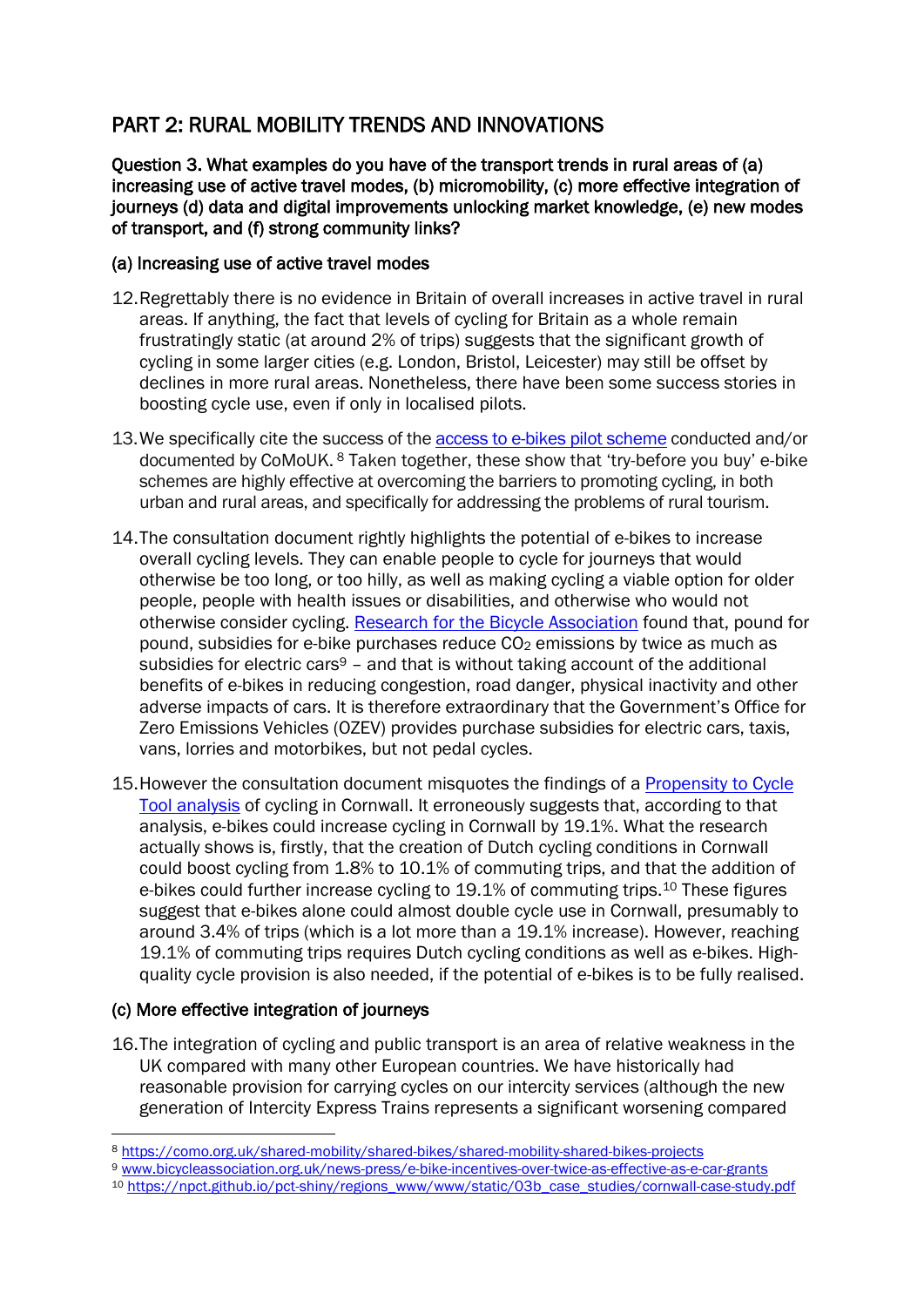with the High Speed Trains they replace). However integration with regional rail services and with bus or coach services is generally poor.

## *Cycle-rail integration*

- 17. Cycling UK's submissions [to the Williams Rail Review](http://www.cyclinguk.org/article/bad-train-trip-share-your-experiences-taking-bikes-trains)<sup>11</sup> highlighted the need for a comprehensive approach to cycle-rail integration, and indeed to cycle / public transport integration more generally. Action is needed under the following headings:
	- Safe and convenient cycle access to, from within and through stations
	- Safe, secure, accessible and well-designed cycle parking at stations, together with hire and storage facilities at larger stations
	- Formal and informal cycle spaces on trains
	- Convenient ticketing and reservation systems
	- Information and publicity
	- Supporting large cycling events
	- Stakeholder engagement
	- Monitoring and review of what is working.
- 18.Our 'Phase 2' [full submission to the Williams Review](http://www.cyclinguk.org/sites/default/files/document/2021/02/1905_rg_williams-review-phase2-response_con-final.pdf)<sup>12</sup> includes images showing various forms of cycle parking and storage at rail stations, as well as a range of design solutions for providing space for cycles on trains of different kinds. These include design solutions for (a) suburban and regional trains (with centrally-located doors); (b) longer-distance non-loco-hauled trains (using spaces between the doors and the endwalls of the carriage – e.g. opposite a toilet or the guard's office); (c) the engines of loco-hauled trains; or (d) special carriages intended for cycle storage (n.b. our examples of this are from other European countries, as there are no such carriages in the UK).

## *Cycle-bus integration*

- 19.As regards cycle-friendly bus and coach services, Scottish Citylink and the Bus Eireann network in the Republic Ireland will carry cycles in the underfloor area of their inter-urban coaches services. [Bus Eireann](http://www.buseireann.ie/inner.php?id=376#luggage) charges €10<sup>13</sup> while [Scottish Citylink](http://www.citylink.co.uk/carriage.html) require cycles to be in a bag, <sup>14</sup> however they can sell reasonably priced polythene bags if required. England and Wales are notably less good in this respect.
- 20.There are relatively few UK bus services which carry bicycles, though examples exist in the [Lake District,](http://mediafiles.thedms.co.uk/Publication/CU/cms/pdf/BikeBusPR.pdf)<sup>15</sup> in [North Yorkshire](http://www.eastyorkshirebuses.co.uk/new-bike-friendly-buses)<sup>16</sup> and the [Scottish Borders.](http://www.bordersbuses.co.uk/bike-friendly-buses)<sup>17</sup> By contrast, Switzerland'[s Postbus services](http://www.postauto.ch/en/tickets-and-reservations/reservations/bicycle-carry-on-reservations) routinely carry cycles on racks mounted on the outside of the bus,<sup>18</sup> while cycle racks are mounted on around **70% of all buses in the USA**v.<sup>19</sup>
- 21.A proposal to allow cycle racks on the fronts of buses was considered in the late 1990s by the Department for Transport. However consultants who [assessed the proposal](https://trl.co.uk/uploads/trl/documents/TRL592.pdf) (TRL) rejected it due to spurious evidence about the risks involved. TRL found no evidence of an actual safety problem with front-mounted cycle racks – indeed, the flexible metal used for the racks potentially provided a safety benefit. Yet they

<sup>11</sup> [www.cyclinguk.org/article/bad-train-trip-share-your-experiences-taking-bikes-trains](http://www.cyclinguk.org/article/bad-train-trip-share-your-experiences-taking-bikes-trains)

<sup>12</sup> [www.cyclinguk.org/sites/default/files/document/2021/02/1905\\_rg\\_williams-review-phase2-response\\_con-final.pdf](http://www.cyclinguk.org/sites/default/files/document/2021/02/1905_rg_williams-review-phase2-response_con-final.pdf)

<sup>13</sup> [www.buseireann.ie/inner.php?id=376#luggage](http://www.buseireann.ie/inner.php?id=376#luggage)

<sup>14</sup> [www.citylink.co.uk/carriage.html](http://www.citylink.co.uk/carriage.html)

<sup>15</sup> <http://mediafiles.thedms.co.uk/Publication/CU/cms/pdf/BikeBusPR.pdf>

<sup>16</sup> [www.eastyorkshirebuses.co.uk/new-bike-friendly-buses](http://www.eastyorkshirebuses.co.uk/new-bike-friendly-buses)

<sup>17</sup> [www.bordersbuses.co.uk/bike-friendly-buses](http://www.bordersbuses.co.uk/bike-friendly-buses)

<sup>18</sup> [www.postauto.ch/en/tickets-and-reservations/reservations/bicycle-carry-on-reservations](http://www.postauto.ch/en/tickets-and-reservations/reservations/bicycle-carry-on-reservations)

<sup>19</sup> [https://cycle-works.com/products/bus-racks](https://cycle-works.com/products/bus-racks/)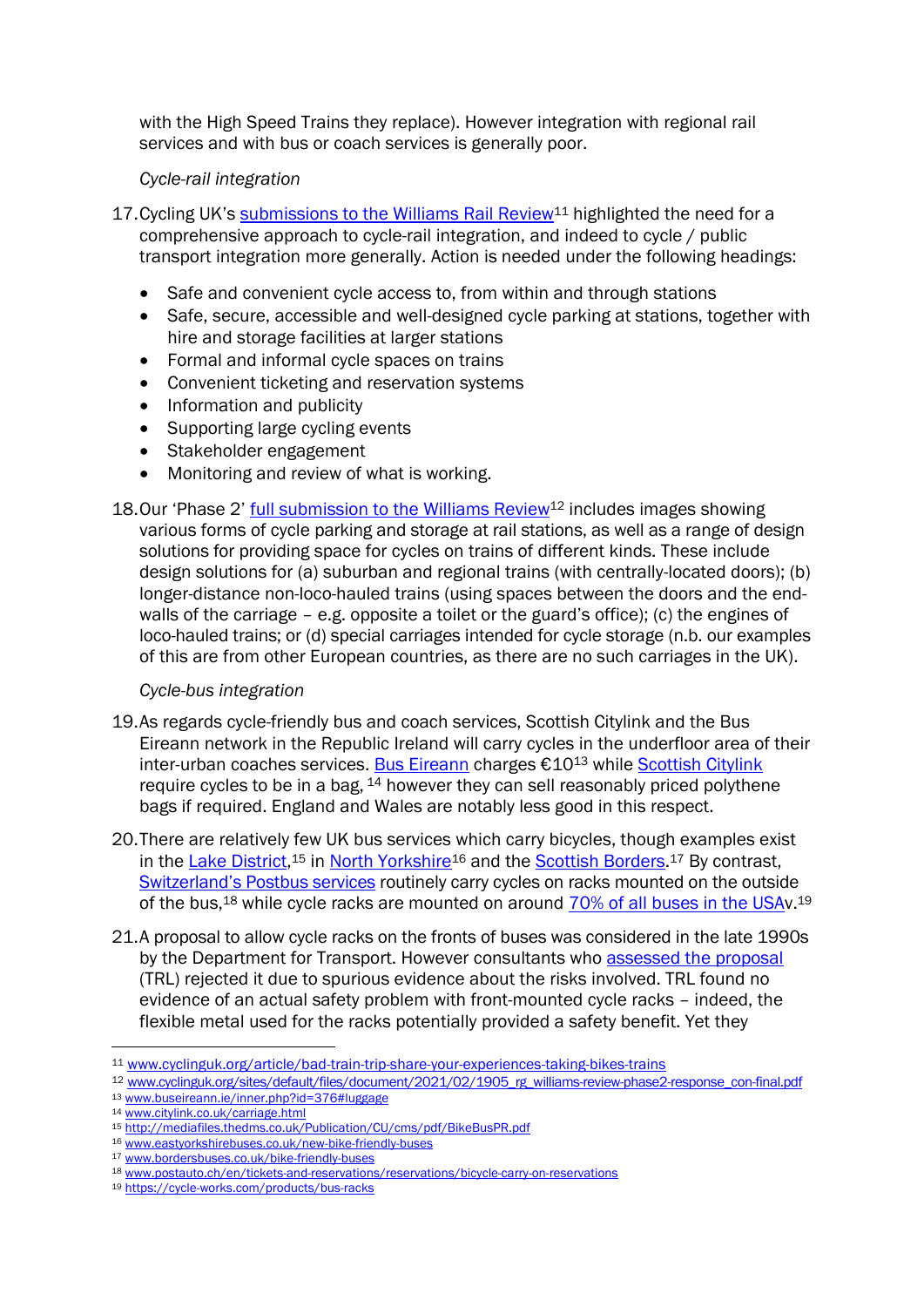advised against the proposal due to concerns that, hypothetically, there could be a safety threat to pedestrians not from the rack itself but from the handlebars or pedals of a bike stored on it.<sup>20</sup> This was despite evidence that, when pedestrians are hit by buses, the point of impact is overwhelmingly likely to be near the front corners of the bus, not the central area of the front where these supposed hazards are located. We therefore urge DfT to reconsider its approach to cycle carriage on buses.

#### *Public cycle hire schemes*

- 22. Cycle hire and cycle sharing schemes can take [many forms.](https://como.org.uk/shared-mobility/shared-bikes/what)<sup>21</sup> Simple schemes allow cycles to hired from and returned to a fixed location (normally staffed), e.g. in areas where recreational cycling is popular. Larger staffed schemes offer networks of hire-points (e.g. the [OV-Fiets](http://www.ns.nl/en/door-to-door/ov-fiets)<sup>22</sup> and [Call a Bike](http://www.callabike.de/en)<sup>23</sup> networks based at Dutch and German rail stations respectively). Unstaffed schemes can involve docking stations (such as the Santander Cycles scheme in London and similar schemes in other cities), or can be dockless (using technology which ensures that bikes can only be unlocked by known users whose credit card details are held on the system). Hybrids of docked and dockless schemes also exist, providing much of the flexibility of dockless schemes but requiring users to return their bike to a dock if leaving it in busier areas, thereby reducing the obstruction and danger caused by badly parked bikes. There are also [peer-to-peer bike sharing schemes](http://www.spinlister.com/about) operating on a model similar to AirBNB.<sup>24</sup>
- <span id="page-8-0"></span>23.A [survey of users of bike hire schemes](https://como.org.uk/wp-content/uploads/2019/11/CoMoUK-Bike-Share-Survey-2019-final-1.pdf) in the UK, run in 2019 by charity CoMoUK.<sup>25</sup> found that 35% of users use bike share in conjunction with train travel, and 23% of users combined it with bus travel. It is thus clear that cycle hire strongly complements public transport use. Its management should seek to maximise this synergy, with integrated ticketing and payment systems, and with local transport authorities having the ability to manage pricing, service standards etc, so as to maximise public benefits such as the availability of hire bikes in more disadvantaged communities.

24.The same CoMoUK survey also found that.

- 40% of bike hire users were female (this is significantly higher than the overall ratio for cycle use in Britain);
- 46% of users said that the bike share scheme was the catalyst from them to take up or resume cycling.
- 25.Bike hire schemes can provide an excellent "try-before-you-buy" opportunity for people considering taking up cycling, particularly those from groups who are underrepresented in cycling and/or those who stand to gain disproportionally from the accessibility and/or physical activity it provides. These groups include women, people on lower incomes, people from ethnic minorities, older people, disabled people, and people with health conditions that make exercise difficult but which could be assisted by taking exercise anyway.
- <span id="page-8-1"></span>26.Schemes which hire out electrically-assisted pedal cycles (or 'e-bikes') or nonstandard cycles (e.g. tricycles, which may be needed for people with some disabilities) can be particularly valuable. These types of cycle are expensive to buy,

<sup>20</sup> <https://trl.co.uk/uploads/trl/documents/TRL592.pdf>

<sup>21</sup> [https://como.org.uk/shared-mobility/shared-bikes/what](https://como.org.uk/shared-mobility/shared-bikes/what/)

<sup>22</sup> [www.ns.nl/en/door-to-door/ov-fiets](https://www.ns.nl/en/door-to-door/ov-fiets)

<sup>23</sup> [www.callabike.de/en](http://www.callabike.de/en)

<sup>&</sup>lt;sup>24</sup> For instance see [www.spinlister.com/about](http://www.spinlister.com/about)

<sup>25</sup> <https://como.org.uk/wp-content/uploads/2019/11/CoMoUK-Bike-Share-Survey-2019-final-1.pdf>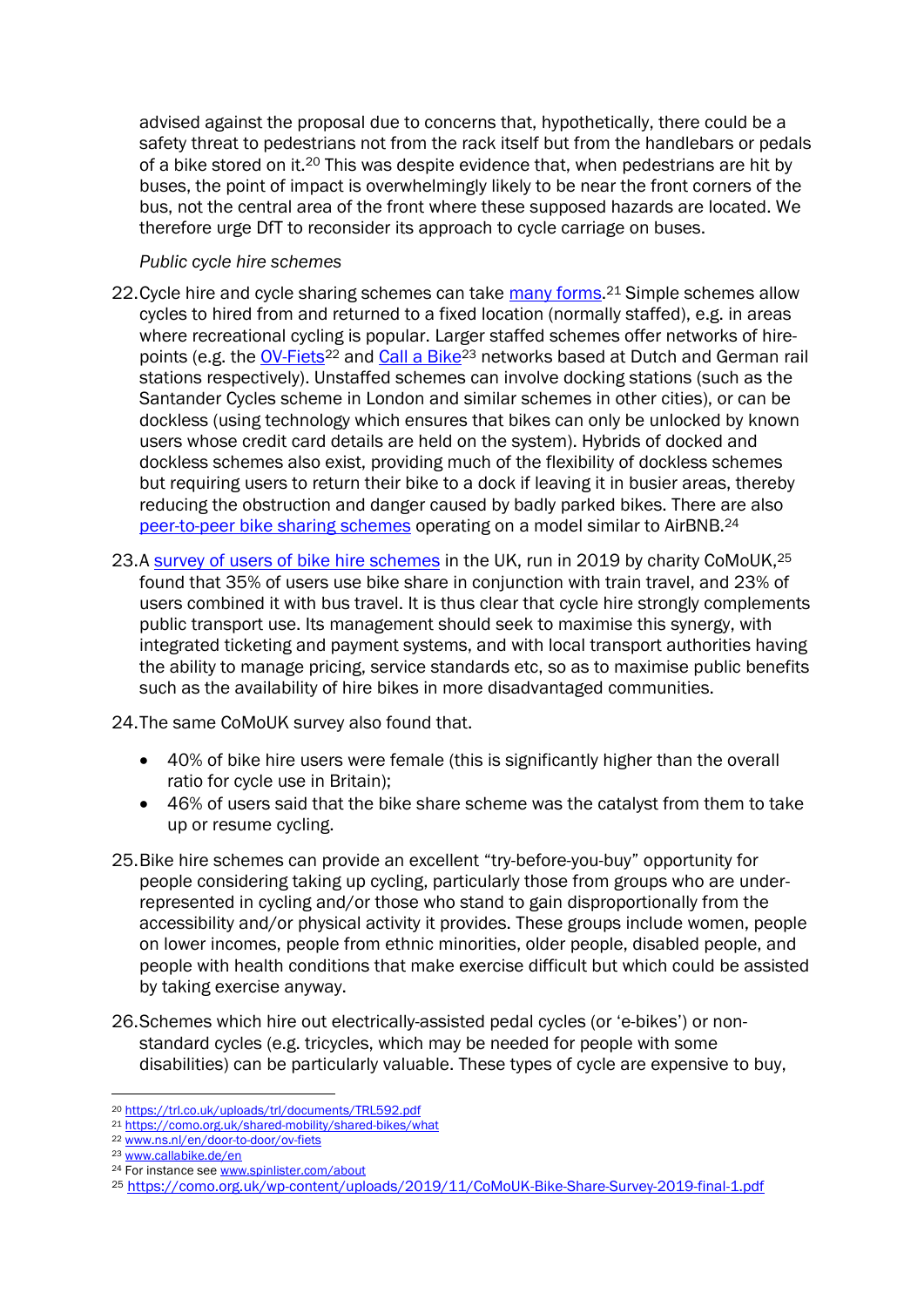and people from the demographic groups whose health and wellbeing most stand to benefit from these machines (who in many cases also face economic disadvantages) are unlikely to want to risk buying them without first deciding whether they are likely to be of benefit.

27.In short, bike share schemes are a highly effective way to introduce people to cycling, to boost the diversity of those who cycle, and to complement public transport use.

#### (e) Data and digital improvements unlocking market knowledge

#### *Propensity to Cycle Tool*

28. To date, the DfT-funded [Propensity to Cycle Tool](http://pct.bike/) (PCT)<sup>26</sup> has primarily been used to plan and prioritise urban, rather than rural, cycle networks. This reflects the limited funding that has so far been available to local authorities for implementing their Local Cycling and Walking Infrastructure Plans (LCWIPs), forcing them to prioritise work on 'easy win' projects in locations where investment was most likely to yield significant uptake in cycling. It also reflects the perception (as highlighted in the consultation document's opening 'issues' section) that "rural communities need to be designed with the private car in mind". This perception is, of course, self-fulfilling. Increasing the funding available to local authorities for implementing their LCWIPs would enable them to draw up more ambitious LCWIP network plans, including links between urban areas and other nearby settlements, as well as within urban areas.

#### *Strava and other apps*

29.There is a lively debate within the world of cycling researchers about the pros and cons of using data from apps such as Strava to inform cycle network planning. It is true that users of Strava (and similar apps) are likely to be confident cyclists, who will cycle in relatively hostile road conditions that would deter most people, particularly children, women, and older or frailer cycle users. Yet the routes chosen by these confident riders are the direct routes that other users would prefer to chose if safe conditions were provided along these routes. In this respect, Strava data can provide a good indication of the levels of demand to cycle on particular route corridors. The difficulty is excluding the routes that Strava users chose purely for recreational cycling challenges, particularly the hill-climbs. If one relied on Strava data, one might assume there is a need for high-quality cycle provision on the famous climb of Box Hill, when this is not actually the case!

#### *Data from bike hire schemes*

30.It should be noted that public cycle hire schemes are another very useful source of data on cycle demand. This is another reason (in addition to those given in paragraphs [23](#page-8-0) to [26\)](#page-8-1) why these schemes need to be managed by local transport authorities, and integrated into their wider public transport strategies, including ticketing and payment systems.

## *Integration of cycle hire schemes with public transport payment and ticketing, including Mobility as a Service (Maas) platforms*

31.At present, public cycle-hire schemes run in many towns and cities around the UK. However there is no common system of payment. Therefore regular users have to

<sup>26</sup> [http://pct.bike](http://pct.bike/)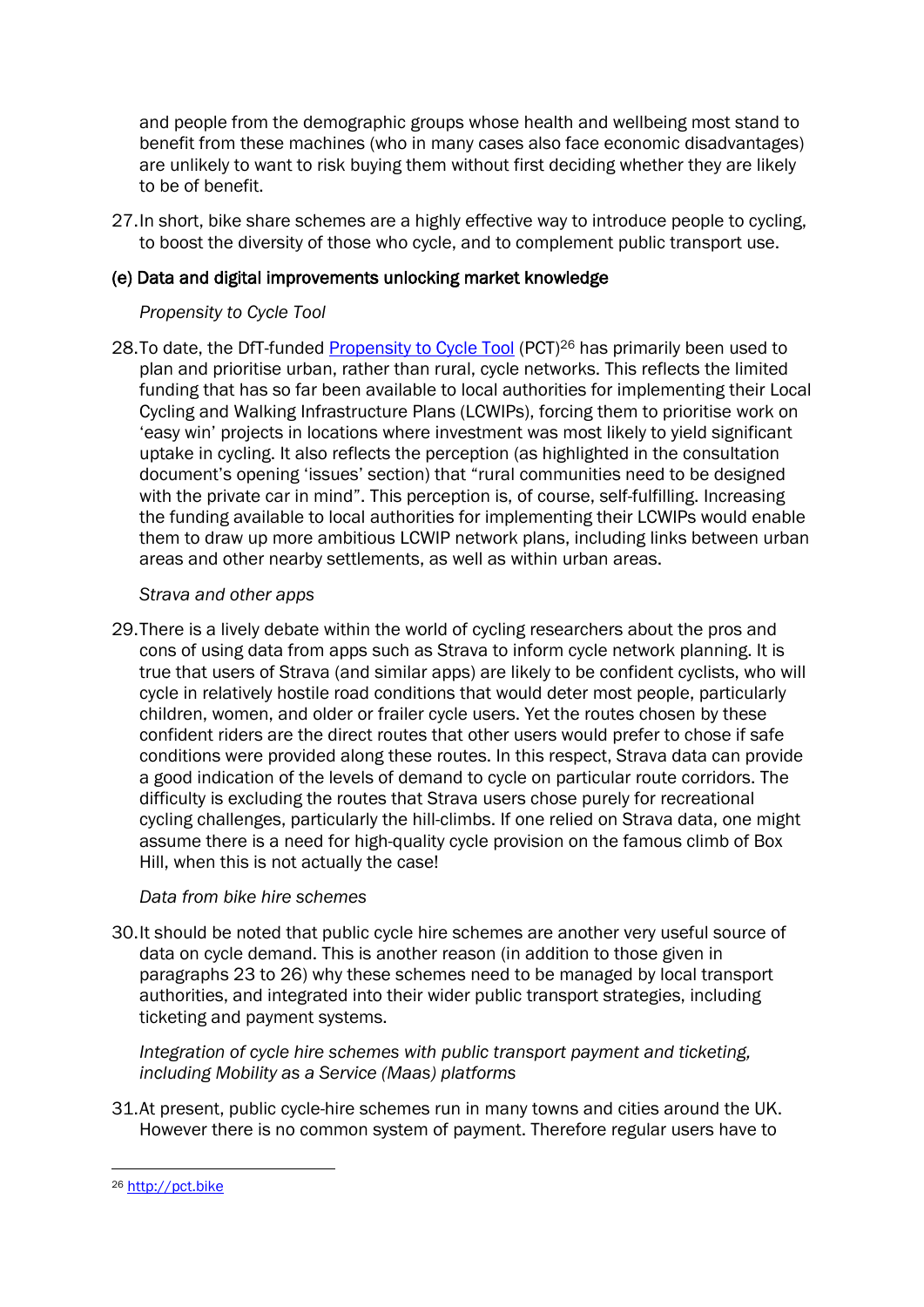have different payment systems for each cycle-hire scheme, and it is impossible to link these services as add-ons to rail or other public transport fares. Hence neither local authorities or public transport operators have the ability to promote the integration of cycle-hire schemes either with one another or with public transport services, via common payment systems (including 'Mobility as a Service' platforms).

32.Addressing these issues should be led by national government, in order to create an interoperable system of payment and ticketing. It should then set regulations and guidance to highway and transport authorities, with highway authorities being enabled and mandated to manage public space (notably the public highways) in their areas, while transport authorities (who are often but not always the same bodies) are enabled and mandated to integrate cycle-hire schemes (and other transport services) with wider public transport provision in their area, and to ensure good service standards, particularly in areas of deprivation and/or transport poverty.

## Question 4. Do you think there are other trends in innovation we haven't included?

33.The answer largely depends on what counts as "innovation". There are various solutions that are still 'novel' in the UK, even though they are tried and tested in other continental countries.

*Comprehensive cycle network planning*

- 34.The most important of these is comprehensive cycle route networks which provide safe, convenient and attractive cycling links between towns or cities and other nearby towns or smaller settlements. This approach is completely normal in Denmark, the Netherlands and parts of Belgium, Germany, Switzerland and other areas of Europe. Yet examples in the UK are relatively uncommon. Interurban cycle facilities in Britain tend to be seen as recreational facilities, which may be safe and attractive but are not planned to be convenient or direct, and may also lack the surfacing and lighting to enable their use in all weathers at all times of year.
- 35. In July 2020, the Government published '[Gear Change](https://assets.publishing.service.gov.uk/government/uploads/system/uploads/attachment_data/file/904146/gear-change-a-bold-vision-for-cycling-and-walking.pdf)', <sup>27</sup> setting out its vision for cycling and walking, together with refreshed guidance on [Cycling Infrastructure](http://www.gov.uk/government/publications/cycle-infrastructure-design-ltn-120)  [Design](http://www.gov.uk/government/publications/cycle-infrastructure-design-ltn-120) (Local Transport Note LTN 1/20).<sup>28</sup> Cycling UK strongly supports both documents, as well as the [Local Cycling and Walking Infrastructure Plan \(LCWIP\)](http://www.gov.uk/government/publications/local-cycling-and-walking-infrastructure-plans-technical-guidance-and-tools)  [process,](http://www.gov.uk/government/publications/local-cycling-and-walking-infrastructure-plans-technical-guidance-and-tools)<sup>29</sup> which advises councils on the planning and prioritisation of comprehensive local cycling and walking network plans. However, to date, there has been very limited funding for the LCWIP process. This has led most highway authorities to limit the ambitions of their LCWIPs, focussing primarily on urban areas, on the basis that this is where they can initially boost cycle use most cost-effectively. It is now vital that the funding for the LCWIP process is strengthened, so that councils can plan networks that extend beyond urban areas, providing links between towns, or forging connections with villages in their hinterlands.

*The role of Highways England, HS2 and the Major Road Network project*

36.A major issue in developing rural cycling (and indeed walking) networks is the need to overcome the historic severance of these networks caused by major roads and other

<sup>28</sup> [www.gov.uk/government/publications/cycle-infrastructure-design-ltn-120](http://www.gov.uk/government/publications/cycle-infrastructure-design-ltn-120)

<sup>27</sup> https://assets.publishing.service.gov.uk/government/uploads/system/uploads/attachment\_data/file/ [904146/gear-change-a-bold-vision-for-cycling-and-walking.pdf](https://assets.publishing.service.gov.uk/government/uploads/system/uploads/attachment_data/file/904146/gear-change-a-bold-vision-for-cycling-and-walking.pdf)

<sup>29</sup> [www.gov.uk/government/publications/local-cycling-and-walking-infrastructure-plans-technical-guidance-and-tools](http://www.gov.uk/government/publications/local-cycling-and-walking-infrastructure-plans-technical-guidance-and-tools)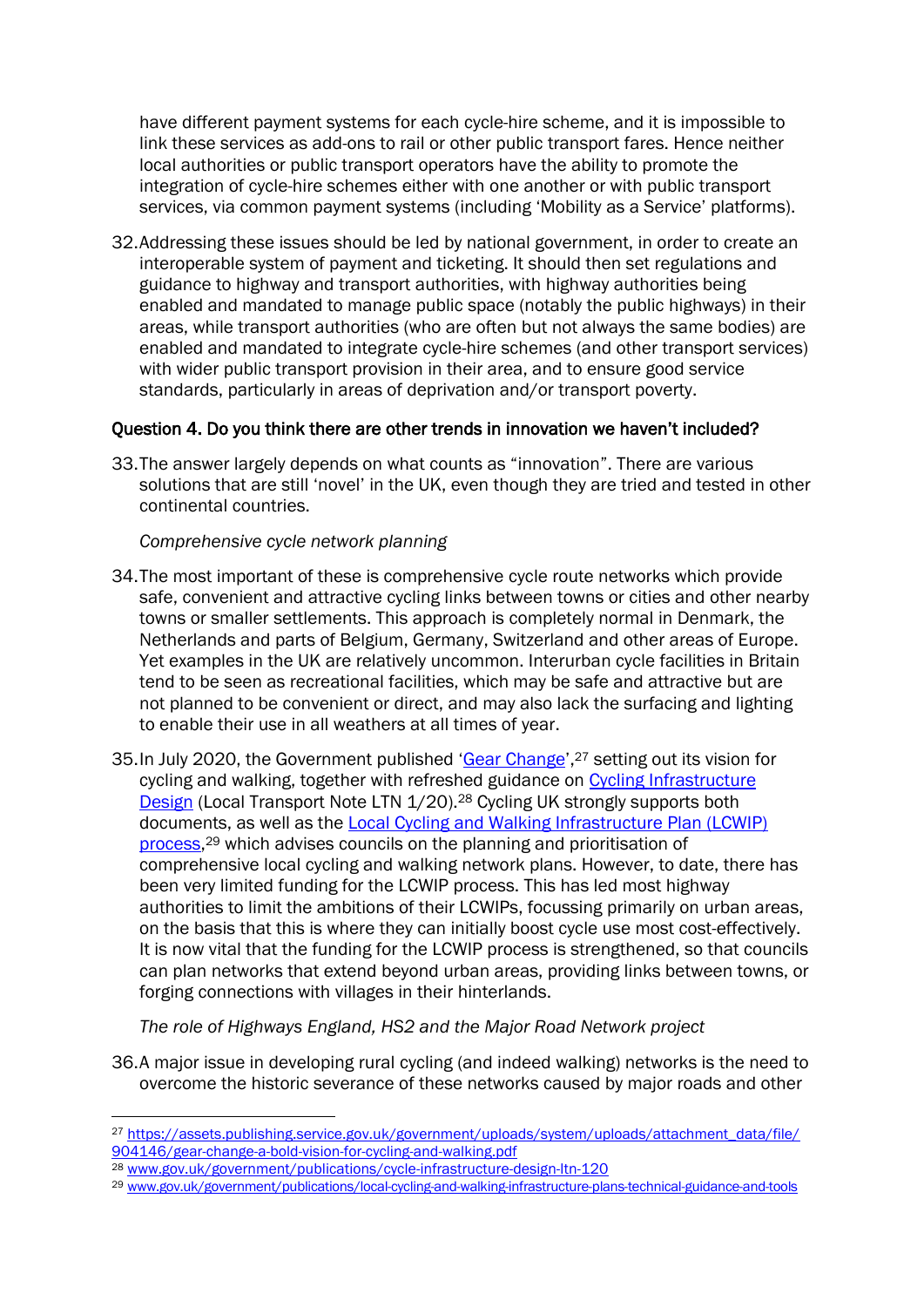infrastructure projects, and to avoid exacerbating it. Too often, major roads have severed minor roads and rights of way, adding to the fragmentation of the rights of way network (see paragraph [52\)](#page-15-0). The photo below shows where the Ridgeway, a historic long-distance National Trail, crosses the M4. There is no provision for safe cycling or horse-riding – the latter being arguably a breach of the [legal duty](http://www.legislation.gov.uk/ukpga/1980/66/section/71) on highway authorities to provide a safe margin for horse-riding where they consider it necessary or desirable.<sup>30</sup> Road junctions where the motorway and trunk road network intersect with more minor roads are also typically very unsafe for cycling or walking.



- 37.Efforts have been made in recent years to overcome these concerns, through the adoption of Highways England's standards on [Designing for Cycle Traffic](http://www.standardsforhighways.co.uk/dmrb/search/5bb8f60c-737b-49f8-8c40-522a49038eff|) (CD 195)<sup>31</sup> and on [Walking, Cycling and Horse-riding Assessment and Review](http://www.standardsforhighways.co.uk/dmrb/search/5f33456d-32f9-4822-abf6-e12510f5c8dc) (GG 142)<sup>32</sup>, as well as Highways England's [designated fund](https://highwaysengland.co.uk/designated-funds) for Cycling, Safety and Integration (n.b. future cycling schemes will be covered by the 'Users and Communities' designated fund) <sup>33</sup>. Yet we still lack good data on the impact of these programmes, and are still concerned that adherence to these standards remains inconsistent.
- 38.We are also concerned at the reluctance of HS2 Limited to adopt the cycling infrastructure design guidance (LTN 1/20) that all local highway authorities in England are expected to adhere to. If tunnels and bridges are constructed over or under the HS2 rail link, for 60mph single-carriageway roads without safe cycling provision, this would effectively prevent their use by anyone other than highly confident cyclists throughout the lifetimes of everyone alive today. We urge DfT intervention to ensure that its design guidance is upheld by the two major infrastructure companies that it controls.

*Rural 'quiet lane' networks*

39.Another 'innovation' is networks of traffic-calmed rural lanes, where through traffic is minimised, along with traffic speeds. The nearest example we have is the North [Norfolk Quiet Lanes project](http://www.norfolkcoastaonb.org.uk/partnership/quiet-lanes/167) from around 20 years ago.<sup>34</sup> Yet even this relied largely

<sup>32</sup> [www.standardsforhighways.co.uk/dmrb/search/5f33456d-32f9-4822-abf6-e12510f5c8dc](http://www.standardsforhighways.co.uk/dmrb/search/5f33456d-32f9-4822-abf6-e12510f5c8dc)

<sup>30</sup> [www.legislation.gov.uk/ukpga/1980/66/section/71](http://www.legislation.gov.uk/ukpga/1980/66/section/71)

<sup>31</sup> [www.standardsforhighways.co.uk/dmrb/search/5bb8f60c-737b-49f8-8c40-522a49038eff|](http://www.standardsforhighways.co.uk/dmrb/search/5bb8f60c-737b-49f8-8c40-522a49038eff)

<sup>33</sup> [https://highwaysengland.co.uk/designated-funds](https://highwaysengland.co.uk/designated-funds/)

<sup>34</sup> [www.norfolkcoastaonb.org.uk/partnership/quiet-lanes/167](http://www.norfolkcoastaonb.org.uk/partnership/quiet-lanes/167)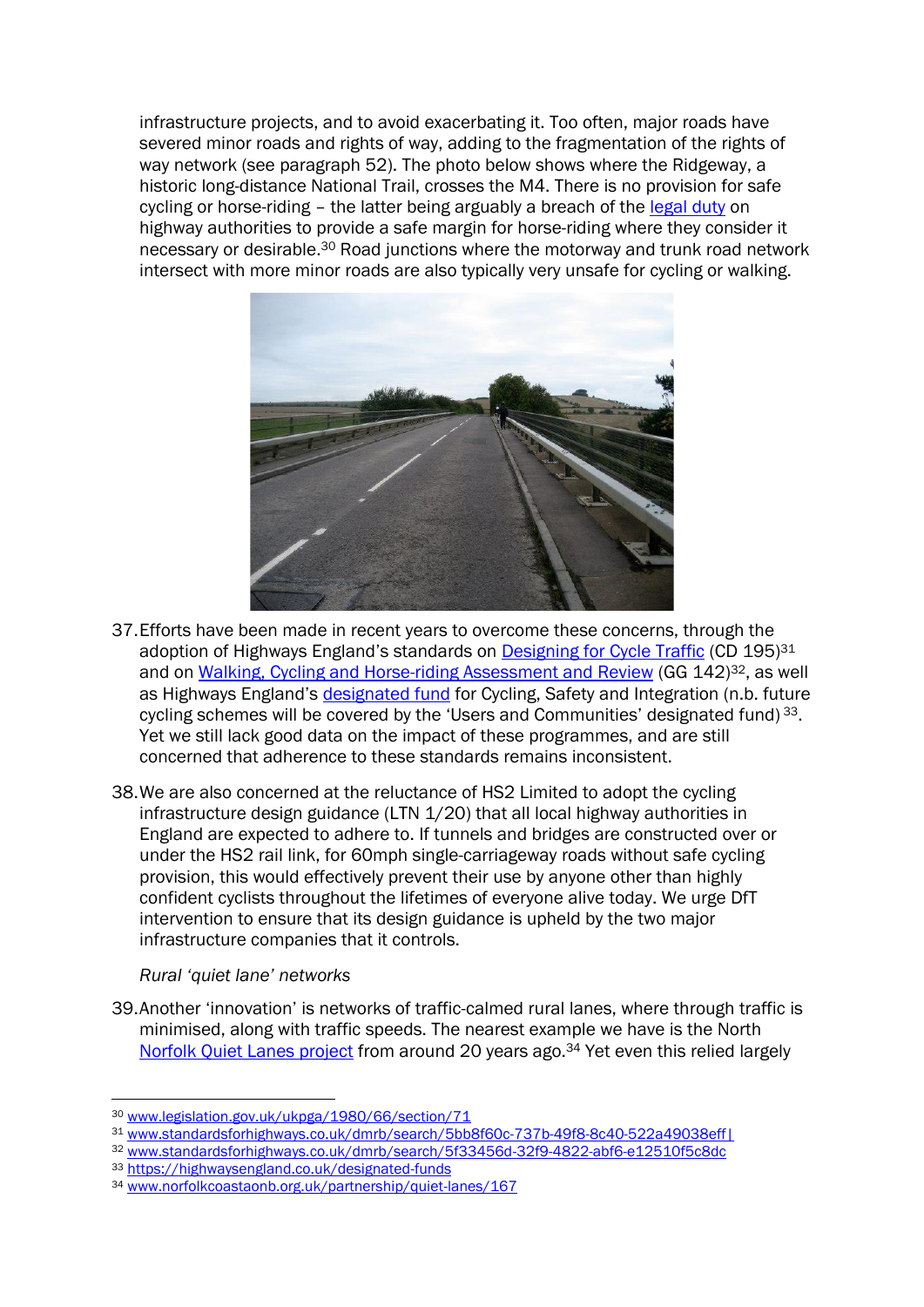on design solutions (rather than any form of traffic or speed limit reduction), together with the fact that the lanes in question were already pretty quiet.

- 40.A key recommendation of the DfT-commissioned [Road Safety Management Capacity](https://assets.publishing.service.gov.uk/government/uploads/system/uploads/attachment_data/file/717062/road-safety-management-capacity-review.pdf)  [Review](https://assets.publishing.service.gov.uk/government/uploads/system/uploads/attachment_data/file/717062/road-safety-management-capacity-review.pdf) (2018)<sup>35</sup> was a call for a review of the national road hierarchy and speed limit classification, in line with [Safe System principles](http://www.rospa.com/rospaweb/docs/advice-services/road-safety/roads/safe-system.pdf)<sup>36</sup> (as incorporated into DfT's 'Road [Safety Statement](https://www.gov.uk/government/publications/road-safety-statement-2019-a-lifetime-of-road-safety)' in 2019<sup>37</sup>), with national speed limits on Britain's roads being reviewed *as soon as possible* (emphasis added).
- 41.Cycling UK urges the UK Government to consider making 40mph the 'default' speed limit for non-built-up single carriageway roads. At present, the default is 60mph, even though this would be an absurdly dangerous or impossible speed on many rural lanes. Exceptions would apply to straighter and more major roads, which would be provided with separate cycle facilities, e.g. as part of the Government's Major Road Network (MRN) plans.<sup>38</sup>
- 42.Local authorities should be enabled to collaborate with local police forces to ensure compliance with these limits using time over distance cameras. Time-over-distance cameras are not a perfect solution, particularly for people making journeys to destinations within the zone (and whose times of entry and exit to the zone would therefore not provide an indication of their average speed). However, there is scope to bring local community pressure to bear on local residents who speed regularly.

*New developments*

43.The planning system has a crucial role to play in reducing car dependence and its associated environmental, economic, health and quality of life impacts. A few recent housing developments – such as Leeds's [Climate Innovation District](https://citu.co.uk/citu-places)<sup>39</sup> and the [Marmalade Lane development](http://www.wearetown.co.uk/developments/marmalade-lane/) in South Cambridgeshire<sup>40</sup> - have sought to adopt designs which minimise their environmental impacts (including car-dependence). Regrettably though, these are the exception in the UK, rather than the rule.

## 44.A [report by Transport for New](http://www.gov.uk/government/consultations/planning-for-the-future) Homes (TfNH)<sup>41</sup> found that:

- Most housing developments are linked with road improvements- with locations often chosen specifically to provide developer funding for roads. Road access is often seen as more important than proximity to town centre facilities or public transport.
- Large areas of land in new developments are given over to road and car parking, with little space left for tree planting, green space or an attractive public realm.
- As a result, residential densities are often as low as 20 dwellings per hectare. This worsens car dependence, by increasing the walking or cycling distances to key destinations, and by making demand for public transport services less concentrated.
- Conversely, walking and cycling routes, where they exist, are often out of the way, unlit and poorly surfaced. Good walking, cycling and public transport connections to other nearby destinations are even rarer.

<sup>39</sup> <https://citu.co.uk/citu-places>

<sup>35</sup> [https://assets.publishing.service.gov.uk/government/uploads/system/uploads/attachment\\_data/file/](https://assets.publishing.service.gov.uk/government/uploads/system/uploads/attachment_data/file/717062/road-safety-management-capacity-review.pdf)  [717062/road-safety-management-capacity-review.pdf](https://assets.publishing.service.gov.uk/government/uploads/system/uploads/attachment_data/file/717062/road-safety-management-capacity-review.pdf) (see para 12.4.2).

<sup>36</sup> [www.rospa.com/rospaweb/docs/advice-services/road-safety/roads/safe-system.pdf](http://www.rospa.com/rospaweb/docs/advice-services/road-safety/roads/safe-system.pdf)

<sup>37</sup> [www.gov.uk/government/publications/road-safety-statement-2019-a-lifetime-of-road-safety](http://www.gov.uk/government/publications/road-safety-statement-2019-a-lifetime-of-road-safety)

<sup>38</sup> [www.gov.uk/government/publications/major-road-network-and-large-local-majors-programmes-investment](http://www.gov.uk/government/publications/major-road-network-and-large-local-majors-programmes-investment-planning/major-road-network-and-large-local-majors-programmes-investment-planning-guidance)[planning/major-road-network-and-large-local-majors-programmes-investment-planning-guidance](http://www.gov.uk/government/publications/major-road-network-and-large-local-majors-programmes-investment-planning/major-road-network-and-large-local-majors-programmes-investment-planning-guidance)

<sup>40</sup> [www.wearetown.co.uk/developments/marmalade-lane](http://www.wearetown.co.uk/developments/marmalade-lane/)

<sup>41</sup> [www.transportfornewhomes.org.uk/wp-content/uploads/2018/07/transport-for-new-homes-summary-web.pdf](http://www.transportfornewhomes.org.uk/wp-content/uploads/2018/07/transport-for-new-homes-summary-web.pdf)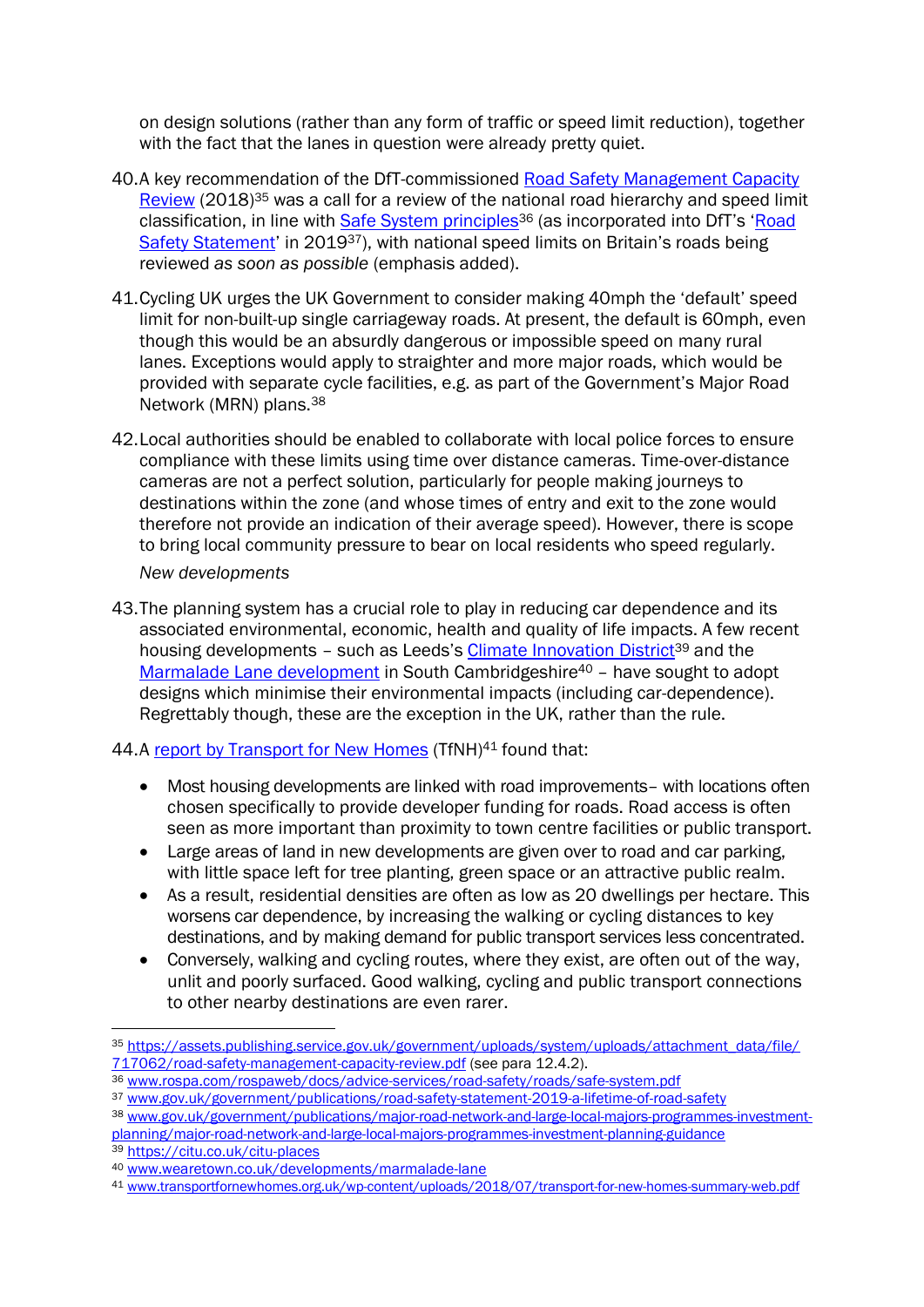45.A second [TfNH analysis](http://www.transportfornewhomes.org.uk/wp-content/uploads/2020/06/garden-village-visions.pdf) considered plans for 20 Garden Communities.<sup>42</sup> It found that:

- Only one of the settlements (Aylesham) offered amenities and a train station within 1 mile of every home – and this only had an infrequent service, with no safe cycle access. None of the other settlements had an all-day bus service throughout the week, the nearest rail station was up to 7 miles away, and cycle access to nearby towns and other destinations (including rail stations) were often long and dangerous.
- About 90% of the Garden Communities were seemingly associated with some form of road capacity increases, with about a half being linked with enlarged motorway junctions, to 'mitigate' the resulting additional car travel. In many cases, their location seemed to have been chosen specifically to help fund these road schemes. As TfNH noted: *"This seems to put the cart before the horse."*
- Many Garden Towns involved creating new estates on a new ring road, rather than extending the town in ways that would facilitate walking or cycling to the town centre.
- 46.In short: car-dependent development is still the norm, even in flagship developments, despite the 'fine words' in the current [National Planning](http://www.gov.uk/government/publications/national-planning-policy-framework--2) Policy Framework.<sup>43</sup>
- 47.The Government's reforms to the planning system (as set out in the [Planning White](http://www.gov.uk/government/consultations/planning-for-the-future)  [Paper](http://www.gov.uk/government/consultations/planning-for-the-future)<sup>44</sup> and, more recently, in a new [draft National Planning Policy Framework and](http://www.gov.uk/government/consultations/national-planning-policy-framework-and-national-model-design-code-consultation-proposals)  [National Model Design Code](http://www.gov.uk/government/consultations/national-planning-policy-framework-and-national-model-design-code-consultation-proposals)<sup>45</sup>) could present an opportunity for improvements. Cycling UK's Planning White Paper response made the following recommendations:
	- Planning policy should take full account of the transport implications of proposed development locations, and their  $CO<sub>2</sub>$  and other impacts (environmental, health etc), with the aim of promoting sustainable travel and avoiding car-dependent developments. The proposed sustainability assessment should take account of accessibility to key destinations, making use of the Department for Transport's [Journey Time Statistics data.](http://www.gov.uk/government/statistical-data-sets/journey-time-statistics-data-tables-jts)<sup>46</sup> Planning authorities should be mandated to refuse planning applications in locations that are likely to become car-dependent*.*
	- The strategic objectives set out in [Homes England's Strategic Plan](https://assets.publishing.service.gov.uk/government/uploads/system/uploads/attachment_data/file/752686/Homes_England_Strategic_Plan_AW_REV_150dpi_REV.pdf)<sup>47</sup> should include reducing the carbon and other adverse environmental impacts of house-building.
	- The process for securing developer contributions should fully capture the increased value of the land to be developed. It should secure the funding for whatever sustainable transport provision is needed to prevent the development becoming car-dependent*.*
	- The planning and design of developments should be guided by the concepts of [15 Minute Cities](http://www.c40knowledgehub.org/s/article/How-to-build-back-better-with-a-15-minute-city?language=en_US)<sup>'48</sup> or '[20 Minute Neighbourhoods](http://www.planning.vic.gov.au/policy-and-strategy/planning-for-melbourne/plan-melbourne/20-minute-neighbourhoods)', 49 with road layouts and other infrastructure seeking to maximise the use of walking, cycling, public and shared transport. Provision for private car parking should be minimised accordingly.
	- New development masterplans should, from the earliest design stages, incorporate cycling and walking networks planned and designed in the

<sup>48</sup> [www.c40knowledgehub.org/s/article/How-to-build-back-better-with-a-15-minute-city?language=en\\_US](http://www.c40knowledgehub.org/s/article/How-to-build-back-better-with-a-15-minute-city?language=en_US)

<sup>42</sup> [www.transportfornewhomes.org.uk/wp-content/uploads/2020/06/garden-village-visions.pdf](http://www.transportfornewhomes.org.uk/wp-content/uploads/2020/06/garden-village-visions.pdf)

<sup>43</sup> [www.gov.uk/government/publications/national-planning-policy-framework--2](http://www.gov.uk/government/publications/national-planning-policy-framework--2)

<sup>44</sup> [www.gov.uk/government/consultations/planning-for-the-future](http://www.gov.uk/government/consultations/planning-for-the-future)

<sup>45</sup> [www.gov.uk/government/consultations/national-planning-policy-framework-and-national-model-design](http://www.gov.uk/government/consultations/national-planning-policy-framework-and-national-model-design-code-consultation-proposals)[code-consultation-proposals](http://www.gov.uk/government/consultations/national-planning-policy-framework-and-national-model-design-code-consultation-proposals)

<sup>46</sup> [www.gov.uk/government/statistical-data-sets/journey-time-statistics-data-tables-jts](http://www.gov.uk/government/statistical-data-sets/journey-time-statistics-data-tables-jts)

<sup>47</sup> [https://assets.publishing.service.gov.uk/government/uploads/system/uploads/attachment\\_data/file/](https://assets.publishing.service.gov.uk/government/uploads/system/uploads/attachment_data/file/752686/Homes_England_Strategic_Plan_AW_REV_150dpi_REV.pdf)  [752686/Homes\\_England\\_Strategic\\_Plan\\_AW\\_REV\\_150dpi\\_REV.pdf](https://assets.publishing.service.gov.uk/government/uploads/system/uploads/attachment_data/file/752686/Homes_England_Strategic_Plan_AW_REV_150dpi_REV.pdf)

<sup>49</sup> [www.planning.vic.gov.au/policy-and-strategy/planning-for-melbourne/plan-melbourne/20-minute-neighbourhoods](http://www.planning.vic.gov.au/policy-and-strategy/planning-for-melbourne/plan-melbourne/20-minute-neighbourhoods)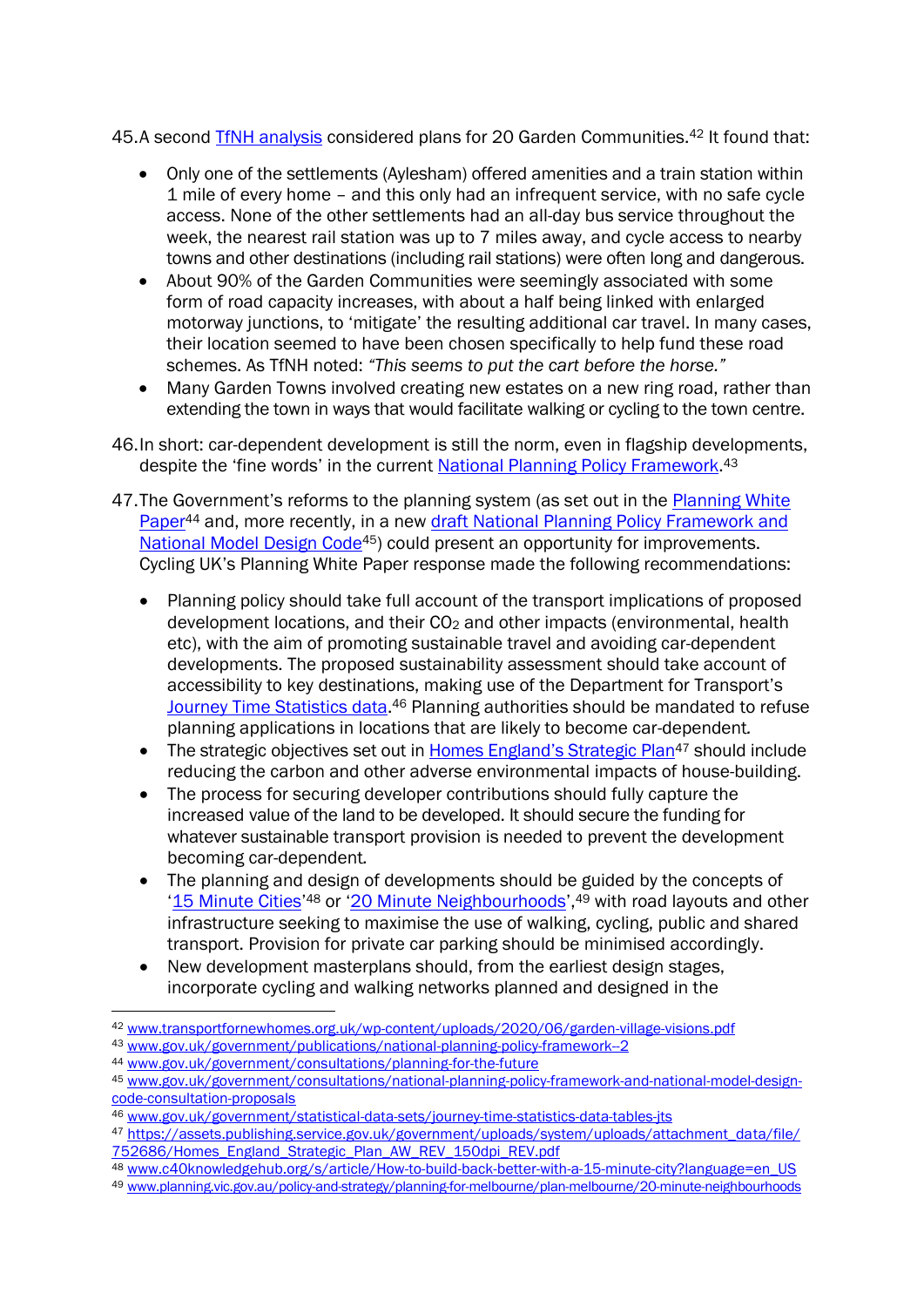Government's excellent new [Cycle Infrastructure Design guidance](http://www.gov.uk/government/publications/cycle-infrastructure-design-ltn-120) (or the proposed new 'Manual for Streets', see White Paper pp46-48, if this incorporates or subsumes the CID guidance). Local streets should be designed on the assumption of a 20mph speed limit.

- Ample, secure cycle parking provision should be made at all developments (including residential developments), for both their occupants (e.g. residents or employees, as appropriate) and for visitors.
- Councils' powers to enforce planning conditions should be strengthened, e.g. to ensure compliance with conditions relating to sustainable and active travel provision.
- The proposed new body Active Travel England (which is intended to uphold the Government's new Cycling Infrastructure Design guidance, though a combination of support and inspections) should be a statutory consultee on significant new developments (n.b. this is called for the Government's 'Gear Change' vision for cycling and walking but is not referenced in the Planning White Paper).

#### *Opening up off-road access and the rights of way network*

- 48.There are huge untapped opportunities to better integrate the planning and funding of Local Cycling and Walking Infrastructure Plans (LCWIPs) and Rights of Way Improvement Plans (RoWIPs). At the national level, the Department for Transport (DfT) has policy and funding responsibility for the LCWIP process, reflecting its focus on providing for 'utility' cycling and walking (e.g. for trips to school, shops and other day-to-day journeys, mainly in urban areas). Conversely, 'off-road' access and the RoWIP process are overseen by the Department for the Environment, Food and Rural Affairs (DEFRA), reflecting the idea that RoWIPs are more rural and recreational in nature. This spilt of responsibility is typically replicated at the local level too.
- 49.Yet these distinctions are not clear-cut, nor should they be. Indeed, the blurring is particularly important in 'urban fringe' areas and other locations where there are the greatest opportunities for off-road paths to support both 'utility' and 'recreational' cycling and walking – e.g. where they can help school pupils in rural villages to cycle safely to schools in nearby towns, as well as families in those towns wishing to go for weekend walks or cycle rides in the nearby countryside, without having to jump in the car. Moreover, the problems of unsafe cycling and walking conditions on a rural main road are sometimes best addressed by improving an existing right of way nearby, rather than providing for cycling and walking alongside the road itself. This can create much pleasanter cycling and walking conditions, as well as being a lot cheaper.
- 50.The main barrier to maximising these opportunities is that both the LCWIP and RoWIP processes are seriously underfunded. There is no duty to deliver either type of Plan (let alone to do so within a specified timescale), and seemingly no consequence for the political failure to deliver routes that have sometimes been 'planned' for years. Aspirational plans are of no benefit to anyone, without funding to deliver physical improvements on the ground, with signing, surfacing and, where necessary, lighting to meet the needs of utility (as well as recreational) pedestrian and cycle users, in all weathers at all times of year.
- 51.The Covid pandemic has reminded us of the importance of access to green open space, for our mental as well as our physical health. The Environment Agency recently [reported](http://www.gov.uk/government/publications/state-of-the-environment/state-of-the-environment-health-people-and-the-environment) that "Equality of access to, and connection with, a healthy natural environment would save billions of pounds in healthcare costs and reduced economic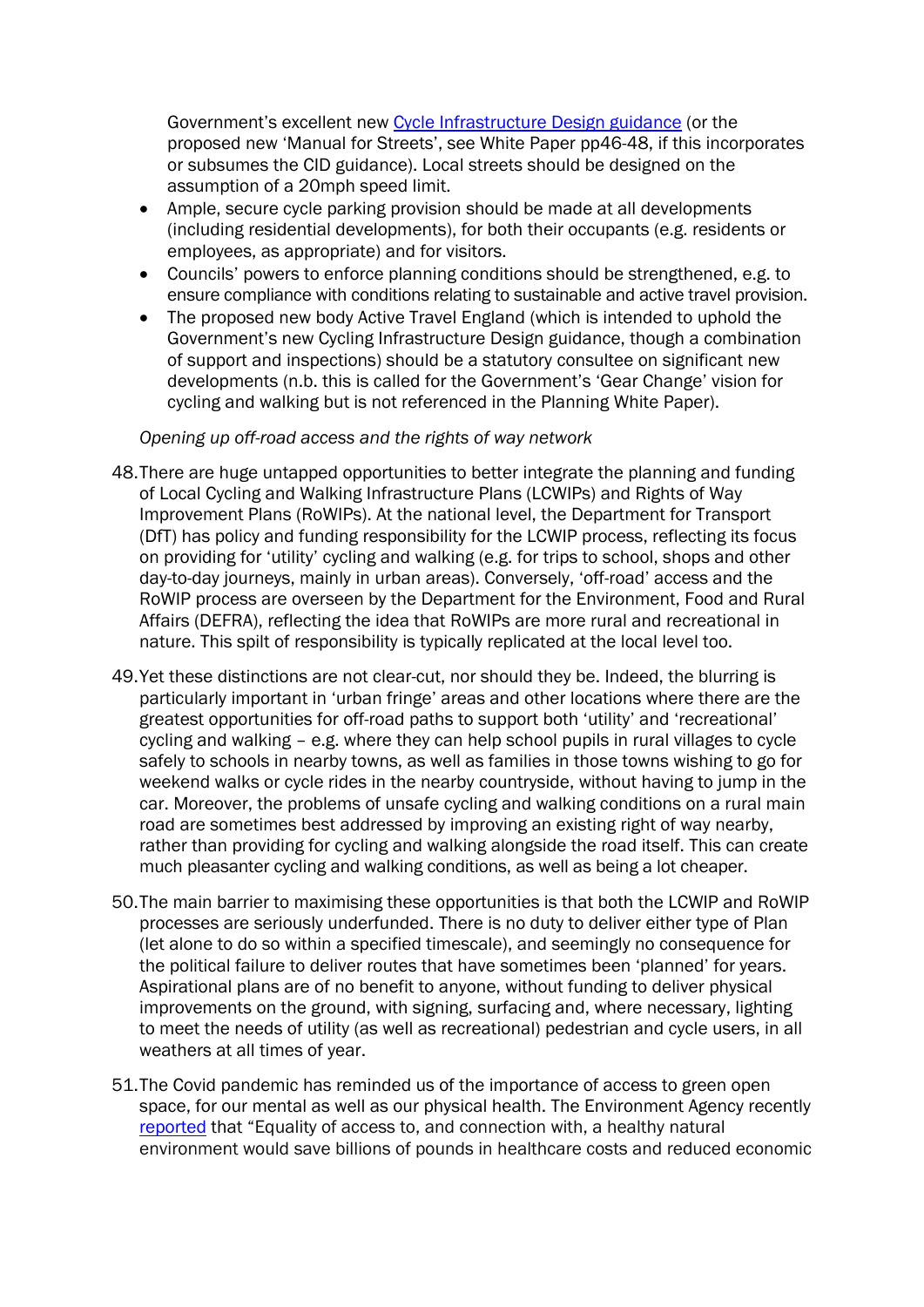activity every year."<sup>50</sup> The Government-commissioned [Landscapes review of National](http://www.gov.uk/government/publications/designated-landscapes-national-parks-and-aonbs-2018-review)  [Parks and Areas of Outstanding Natural Beauty](http://www.gov.uk/government/publications/designated-landscapes-national-parks-and-aonbs-2018-review) (AONBs)<sup>51</sup> urged the Government to *"Consider expanding open access rights in national landscapes"*. Meanwhile the Welsh Government is [considering proposals](https://gov.wales/written-statement-government-response-taking-forward-wales-sustainable-management-natural-resources) to open up most footpaths in Wales for cycling and horse-riding, with exceptions where this would cause undue danger, environmental damage or conflict.<sup>52</sup>

- <span id="page-15-0"></span>52.Unfortunately, there are rights of cycle access over just 22% of England's rights of way network – and this 22% is not necessarily the most suitable or useful sections. Whether a way is a footpath, a bridleway or a byway is determined by the quirks of historic evidence, rather than any assessment of suitability or need. The result, as documented in [Cycling UK's 'Rides of Way' report](http://www.cyclinguk.org/sites/default/files/document/2019/02/ridesofwaycyclingukoffroadreport.pdf),<sup>53</sup> is a network that is frustratingly fragmented, with perfectly suitable routes being unavailable, while many legally available routes are unsuitable in practice.
- 53.We are therefore concerned that opportunities are being missed to take similar steps in England. When former Environment Secretary Michael Gove was developing the laws that would govern a post-Brexit replacement for the Common Agriculture Policy (CAP), he proposed that its replacement should adopt the principle of public subsidies for public goods, and that these goods should [include public access.](http://www.gov.uk/government/speeches/oxford-farming-conference-2019-address-by-the-environment-secretary)<sup>54</sup> [Section 1 of the Agriculture Act](http://www.legislation.gov.uk/ukpga/2020/21/section/1)<sup>55</sup> cites "access to the countryside" as a purpose for which funding can be allocated. However it does not appear in Clause 1 of the [Environment Bill](https://publications.parliament.uk/pa/bills/cbill/58-01/0220/200220.pdf)<sup>56</sup> as a 'key priority', for which the Government must set at least one long-term target. Moreover, the latest documentation for the Government's [Environmental Land Management \(ELM\) scheme](http://www.gov.uk/government/publications/the-environmental-land-management-scheme-an-overview)<sup>57</sup> (which will apportion the funding) also says very little about improving access as a criterion for ELM funding.

#### *Long-distance trails*

- 54.Cycling UK's recent efforts to develop and launch two major long-distance off-road cycling routes highlight both the opportunities and the frustrations of off-road access:
	- The Great North Trail [\(www.cyclinguk.org/great-north-trail\)](http://www.cyclinguk.org/great-north-trail) 21 years after plans were first proposed to connect the Pennine Bridleway to Scotland (and thence to either Cape Wrath or John O'Groats), Cycling UK created our own off-road route; and
	- King Alfred's Way [\(www.cyclinguk.org/king-alfreds-way\)](http://www.cyclinguk.org/king-alfreds-way) a 350km multi-day loop starting and ending at Winchester (where Alfred is buried), connecting Stonehenge, the Avebury stone circle, Iron Age hill forts, Farnham Castle and the cathedrals at Salisbury and Winchester.
- 55.Both routes mostly use bridleways, though in places Cycling UK has negotiated permissive access. Yet both routes also suffer a few frustrating detours where we have been unable to secure access to entirely suitable footpaths.
- 56. These highlight the frustrations of rights of way law in England. In 1947, the Hobhouse [Committee](https://www.cyclinguk.org/blog/70-years-has-national-parks-act-achieved-its-purpose) (whose report laid the foundations for our National Parks) set out a vision

<sup>50</sup> www.gov.uk/government/publications/state-of-the-environment/state-of-the-environment-health-people-and-the-environment

<sup>51</sup> [www.gov.uk/government/publications/designated-landscapes-national-parks-and-aonbs-2018-review](http://www.gov.uk/government/publications/designated-landscapes-national-parks-and-aonbs-2018-review)

<sup>52</sup> <https://gov.wales/written-statement-government-response-taking-forward-wales-sustainable-management-natural-resources> <sup>53</sup> [www.cyclinguk.org/sites/default/files/document/2019/02/ridesofwaycyclingukoffroadreport.pdf](http://www.cyclinguk.org/sites/default/files/document/2019/02/ridesofwaycyclingukoffroadreport.pdf)

<sup>54</sup> [www.gov.uk/government/speeches/oxford-farming-conference-2019-address-by-the-environment-secretary](http://www.gov.uk/government/speeches/oxford-farming-conference-2019-address-by-the-environment-secretary)

<sup>55</sup> [www.legislation.gov.uk/ukpga/2020/21/section/1](http://www.legislation.gov.uk/ukpga/2020/21/section/1)

<sup>56</sup> <https://publications.parliament.uk/pa/bills/cbill/58-01/0220/200220.pdf>

<sup>57</sup> [www.gov.uk/government/publications/the-environmental-land-management-scheme-an-overview](http://www.gov.uk/government/publications/the-environmental-land-management-scheme-an-overview)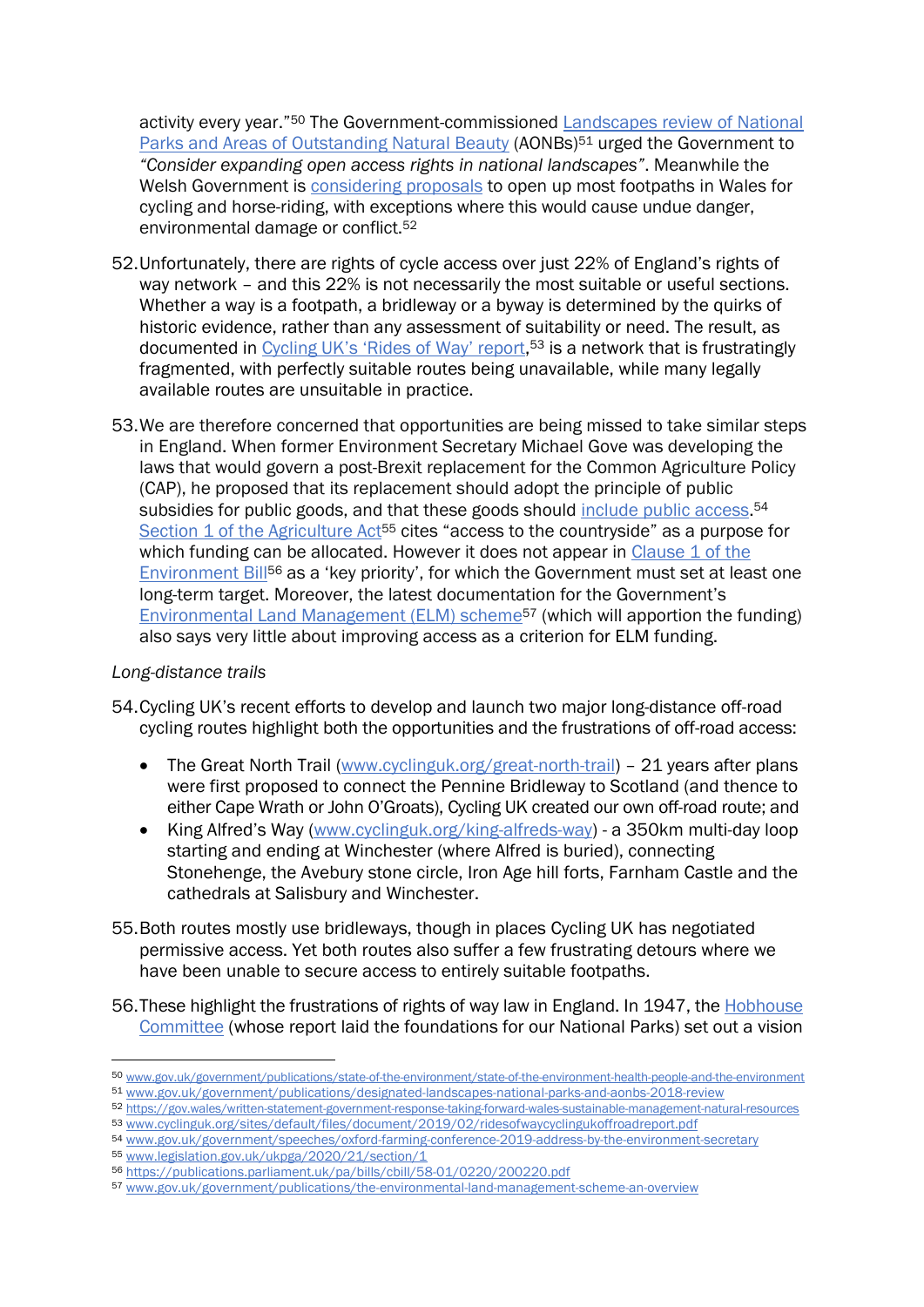for "long distance paths and bridleways in and between National Parks and Conservation Areas. There should be continuous routes which will enable walkers and riders to travel the length and breadth of the Parks, moving as little as possible on the motor roads". Yet today, only two of England's 15 National Trails can be cycled end-to-end.<sup>58</sup>

57.This fragmentation of access rights causes innumerable local frustrations, making it hard to create sensible day or half-day loops for local cycle rides in many parts of the country. The inclusion of "public access to and enjoyment of nature" as a key priority in the Environment Bill could unlock the funding needed to address these issues. The benefits could be worth billions of pounds annually.

*Managing visitor and tourist travel demand*

- 
- 58.A final crucial area is managing tourist and visitor traffic. In many rural areas, tourist and leisure traffic has a significant impact, both on traffic levels and parking pressures.

- 59. During the first lockdown, over 500 cars parked along the Llanberis Pass in Snowdonia, causing significant distress. The National Park Authority is to be praised for reacting by restricting weekend parking at the Pass, with drivers being required to park in Llanberis or Nant Peris and use the 'Sherpa' bus services to reach the Pass.
- 60.A particular problem is the lack of accommodation in rural areas, leading to what could be termed the 'Seagull syndrome'. Instead of staying within the rural area, visitors/tourists book overnight accommodation in nearby towns and cities, then flock into rural car-parking spots the following morning, annoy everyone, eat some chips, leave a mess everywhere and drive out again for their overnight stay, only to flock back the next day. This may offer significant benefit to regional tourism, but offers few benefits to rural communities, either on a practical or economic basis.
- 61.Clearly the optimal solution is to encourage people to travel sustainably when visiting National Parks, AONBs or rural tourist attractions. There is a role for collaboration between local and/or National Park authorities, public transport operators and tourist boards to provide packaged information on how visitors wishing to explore rural areas on foot or by cycle can travel to and within their destination areas by public transport, access to cycle hire or hotels / hostels which can accommodate cycles, and route suggestions for local walks or cycle rides.

<sup>58</sup> [www.cyclinguk.org/blog/70-years-has-national-parks-act-achieved-its-purpose](http://www.cyclinguk.org/blog/70-years-has-national-parks-act-achieved-its-purpose)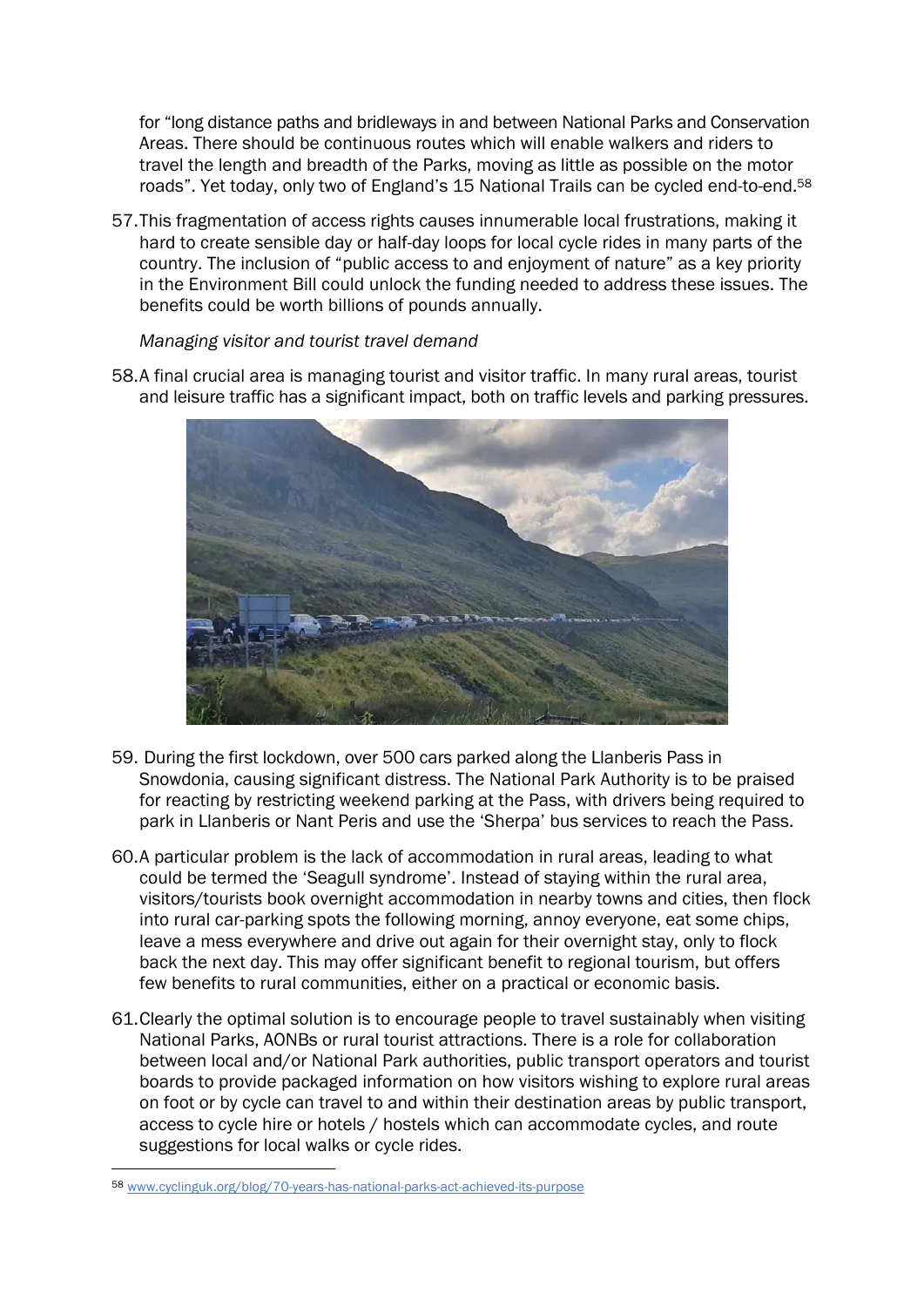- 62.Equally, one might accept that some holidaymakers (particularly those with young families and luggage) will wish to travel by car to reach their destination, but may be persuaded not to use it once there – e.g. if they can make several walks or cycle rides from a single accommodation centre. Again, this can be facilitated through targeted information and promotion campaigns.
- 63.Cycling UK is currently working on '[Experience](http://www.cyclinguk.org/experience)',<sup>59</sup> a rural tourism project covering Cornwall, Kent and Norfolk. The aim is to develop a number of 'hub' locations suitable for weekend breaks, where visitors can arrive on Friday night or Saturday morning, park their car outside their (cycle friendly) hotel or B&B, and be guaranteed two or three days' worth of good riding from the doorstep. All their needs for the weekend can be met within the village without needing to get back in the car: "*You don't need to even look at your car until the end of your holiday'.*
- 64.The focus of the 'Experience' project is therefore on managing visitors' travel once they arrive at their destination, rather than on how they get there in the first place. In future though, there may be significant room for 'rural park and ride' opportunities that combine parking, public transport other micromobility options in one place order to create a rural interchange facility.
- 65.This would, for example, see the use of car parking areas on the edge of rural towns and villages along with the provision of bus services, cycle/scooter parking and bike hire facilities. The objective being that we can reduce the impact of parking and traffic within rural villages and communities. A good example here is a location like Grassington in the Yorkshire Dales National Park - this small village also hosts a visitor centre for the National Park with extensive public car parking for cars and several coaches. With limited parking in the narrow streets of the village, visitors have an incentive to use the car park, with many then visiting the village on foot or travelling by shuttle bus to nearby popular walking routes.
- 66.Expanding this type of facility to provide a central resource for parking near to villages, integrated with a proper bus stop and cycle or scooter hire facilities, (as increasingly seen in urban areas) would create the potential for the final mile of these journeys to shift away from the car. One can also imagine a multi-stop delivery van parking in the car park and then doing their final 'rounds 'using e-cargo bikes.

<sup>59</sup> [www.cyclinguk.org/experience](http://www.cyclinguk.org/experience)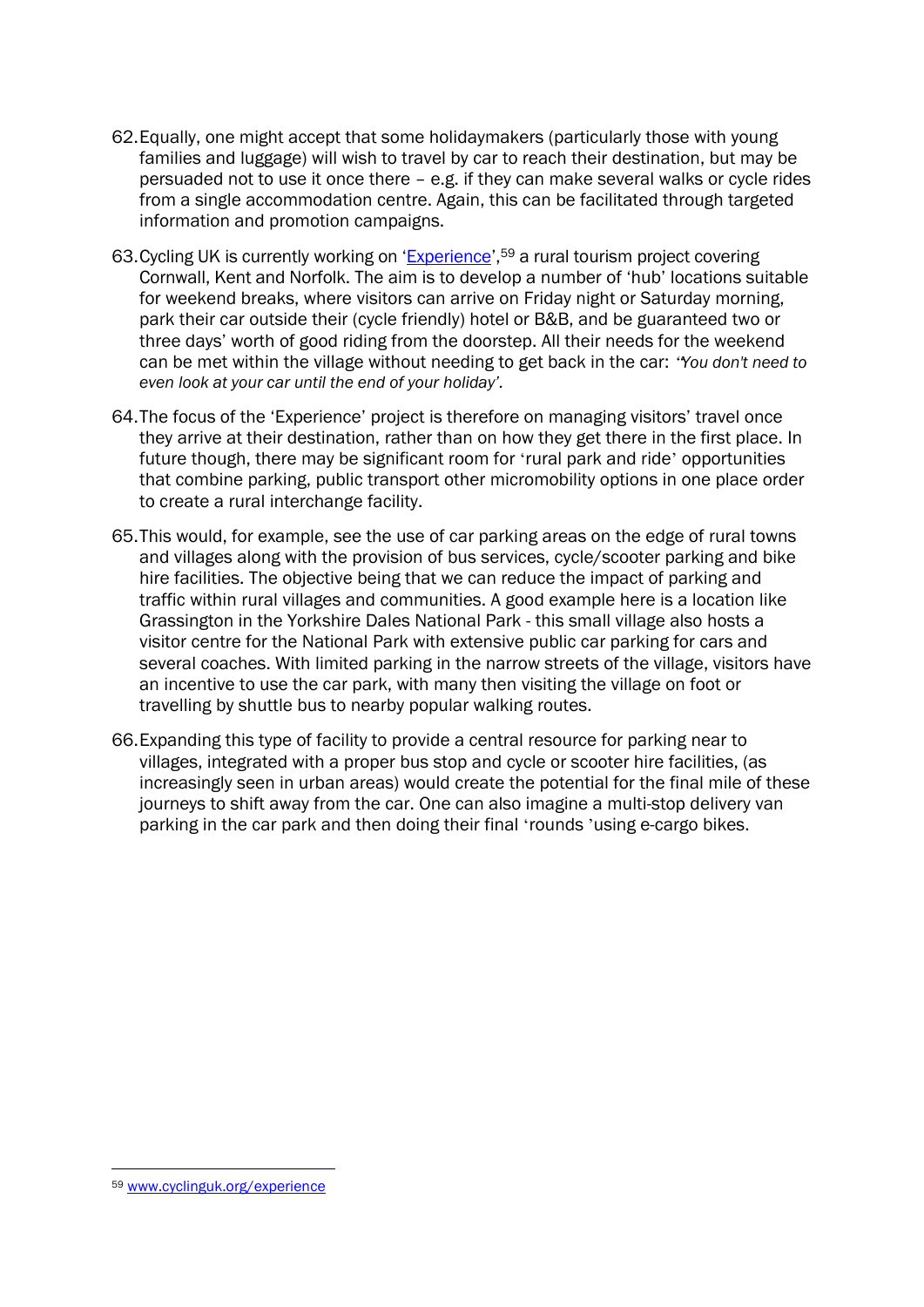# PART 3: FUTURE TRANSPORT PRINCIPLES AND ACTIONS

## Question 5. Do you think the Future of Transport: rural strategy should include the above principles? Which additional principles would you like to see in the strategy?

67.We wish to propose three amendments to the 3rd of these 'Urban' principles:

- Firstly, we propose that the word "remain" should be replaced with "become". Whilst we agree that walking, cycling and active travel should be the best options for short journeys, regrettably this is not currently the case.
- Secondly, we propose the deletion of the word "urban" before "journeys" this principle should not be limited to urban transport. Although we are generally very supportive of the Government's 'Gear Change' vision for cycling and walking, we are concerned that its proposed new target to increase cycling and walking to to 50% of short journeys in towns and cities, risks worsening the gap in cycling investment between more urban and more rural areas. It is undoubtedly the case that urban areas provide the greatest opportunities for 'quick wins' for boosting cycle use cost-effectively, and maximising the resulting reductions in congestion and air pollution. Yet it is in rural areas that cycling has the greatest potential to reduce CO<sup>2</sup> emissions, along with the rural isolation faced by those who cannot drive for whatever reason. Increasing the availability of electric bicycles (or ebikes) could play a major role in realising these benefits.
- Thirdly, the words "and for access to public transport" should be added at the end.

68.The resulting principle would therefore be:

*Walking, cycling and active travel must remain become the best options for short urban journeys and for access to public transport.*

## Question 6. Are there specific considerations for testing and trialling new technologies in rural areas that you think we should consider?

## *E-scooter safety*

- 69.Cycling UK [responded](http://www.cyclinguk.org/blog/striking-balance-e-scooters) last year to the Government's consultation on e-scooter trials,<sup>60</sup> noting that e-scooters could potentially be either very beneficial or harmful to the aim of reducing car-dependence and boosting safe and sustainable travel, and that the trade-off would depend on how they are regulated. We remain concerned that the Government may have set unduly high limits for the maximum speed, power and weight of e-scooters that are permitted in its e-scooter trials, and its failure to consider any limit on acceleration.
- 70.However if the Government is contemplating the role of e-scooters as a rural transport solution, it needs to conduct e-scooter trials in rural as well as urban areas. It needs to consider the safety implications of their use on hills, particularly where riders need to turn at junctions while on a gradient. E-scooters do not have indicators yet, unlike bicycles, they do not maintain their speed if the rider takes their hand off the handlebar to make a hand signal.

<sup>60</sup> [www.cyclinguk.org/blog/striking-balance-e-scooters](http://www.cyclinguk.org/blog/striking-balance-e-scooters)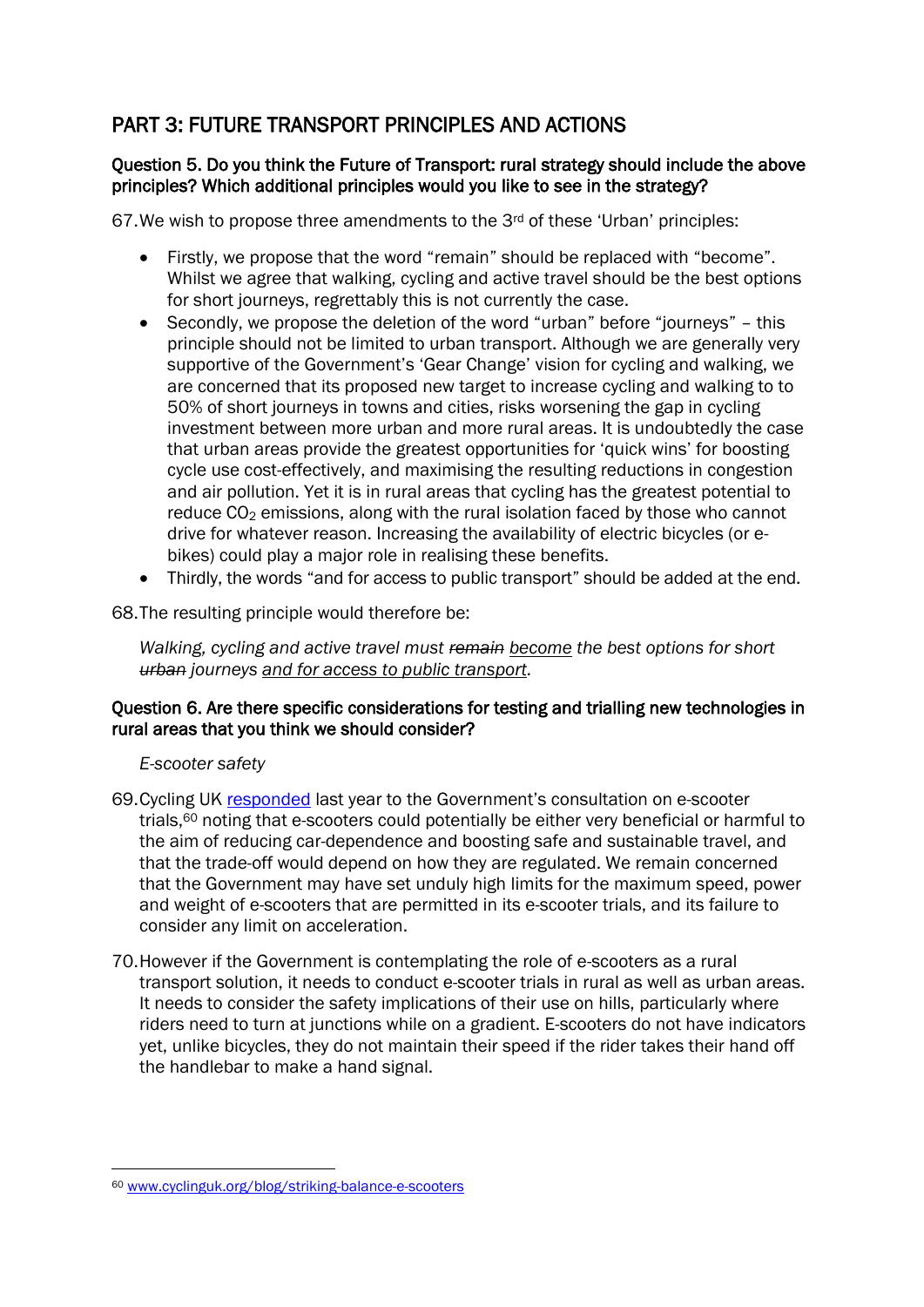*Reducing traffic volumes and speeds on rural lanes: 40mph speed limits and enforcement technologies*

71.We proposed (in answer to question 4) that the Government should consider reducing the 'default' speed limit for rural single-carriageway roads to 40mph, acting on the recommendations of its Road Safety Management Capacity Review. This proposal will necessarily involve consideration of how such limits could be enforced. Cycling UK favours time-over-distance enforcement, however the Government will need to assess how this can be done in a visually unintrusive manner.

#### Question 7. In your view, what should the role of (a) central government, (b) sub-national transport bodies and (c) local authorities be in encouraging innovation in rural areas?

72.As explained in our introduction, our response to this question considers what action is needed on all of the issues raised in our responses to questions 3 and 4, regardless of whether the solutions would be considered to be "innovative". We have also considered the roles of other public bodies besides those listed in the question.

#### *Planning and delivering comprehensive high-quality networks*

- 73.It falls largely to local highway authorities to plan and implement Local Cycling and Walking Infrastructure Plans (LCWIPs), to the admirable standards set in DfT's Cycling Infrastructure Design guidance (Local Transport Note LTN 1/20). However DfT has a role in providing ringfenced funding and non-ringfenced funding through its next Cycling and Walking Investment Strategy (CWIS2), due out later this year. The £2bn [so far earmarked for cycling and walking](http://www.gov.uk/government/news/2-billion-package-to-create-new-era-for-cycling-and-walking) over the next 5 years<sup>61</sup> is a significant increase compared with the previous 5-year allocation, however we understand that DfT's own [unpublished evidence](https://questions-statements.parliament.uk/written-questions/detail/2020-05-20/49717)<sup>62</sup> shows this is still only about  $\frac{1}{4}$  of what is needed to meet its CWIS1 targets to double cycling and increase walking by 2025.
- 74.DfT also needs to act rapidly to set up Active Travel England, a new body whose role will involve upholding the guidance through a combination of support (e.g. professional training) and inspections. It will need to be adequately resourced to fulfil the roles defined for it in the Government's 'Gear Change' vision, which also include being a statutory consultee for larger planning applications.
- 75.In the interim, DfT needs to continue its existing programme of support for local authorities to deliver their LCWIPs (this is delivered by Cycling UK in partnership with Sustrans and Living Streets). It should complement this with professional training in the principles of cycle/pedestrian-friendly planning and design, for local authority and other transport planners and traffic engineers.

## *Cycle provision along and across major roads (including trunk roads and motorways)*

76.DfT needs to ensure that HS2 Ltd adopts and consistently applies design standards equivalent to LTN 1/20. It should require monitoring of Highways England's adherence to its CD 195 and GG 142 standards (on cycling design and on walking, cycling and horseriding assessment and review respectively), and hold it to account for its long-overdue failure to monitor its performance in boosting cycle use and improving cycle safety along and across the motorway and trunk road network, and the outcomes of its Designated Funds programme specifically.

<sup>61</sup> [www.gov.uk/government/news/2-billion-package-to-create-new-era-for-cycling-and-walking](http://www.gov.uk/government/news/2-billion-package-to-create-new-era-for-cycling-and-walking)

<sup>62</sup> <https://questions-statements.parliament.uk/written-questions/detail/2020-05-20/49717>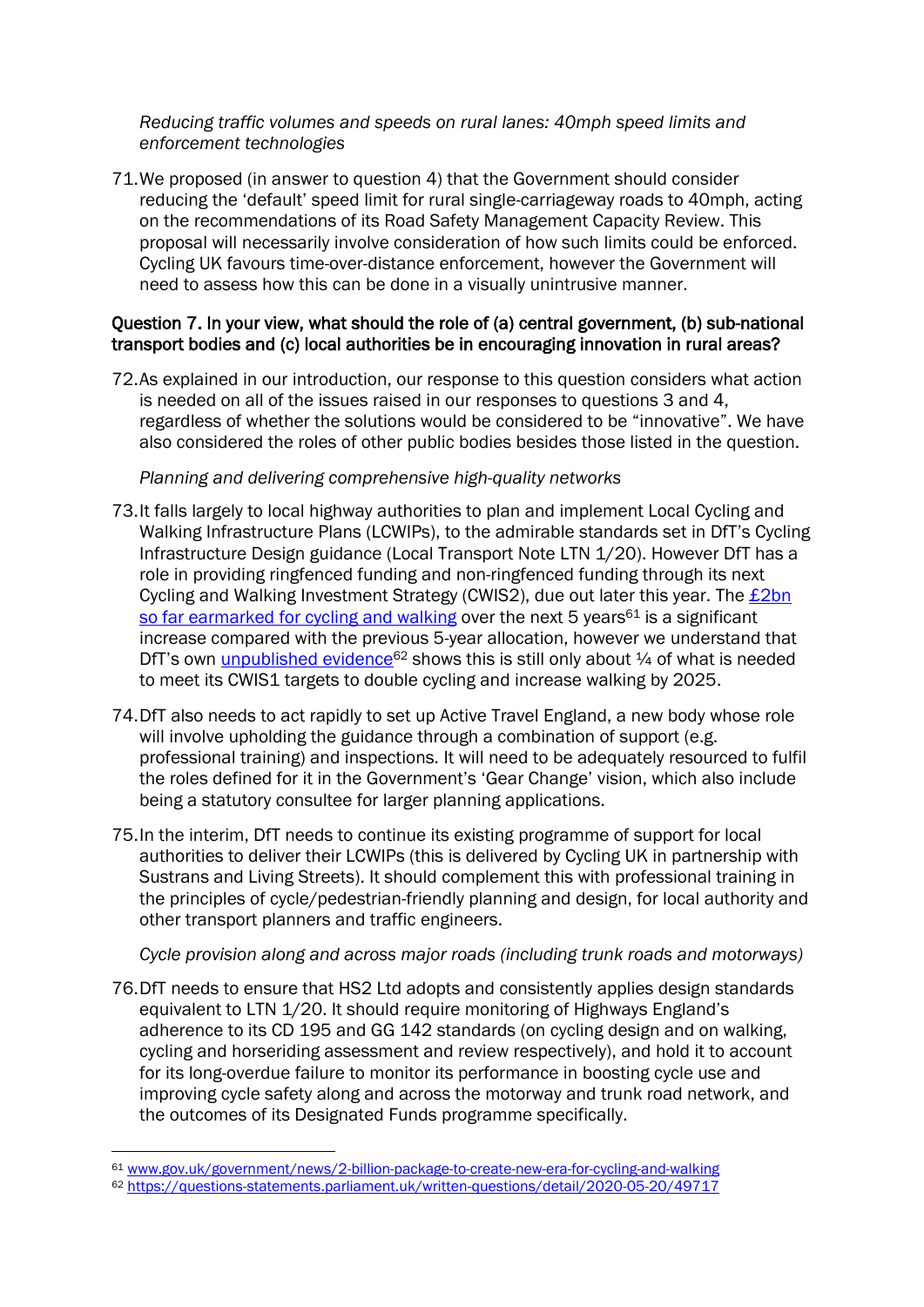77.DfT should ensure that Major Road Network (MRN) schemes consistently incorporate improved cycling conditions, to the standards set in LTN 1/20.

## *Rural traffic calming:*

78.DfT should consider reducing the 'default' speed limit for rural single-carriageways to 40mph. It should consider how this can be enforced in a visually unintrusive way.

### *New developments*

79.MHCLG should ensure that its proposed reforms to the planning system (including the new National Planning Policy Framework, the National Model Design Code and any assessment processes for determining what locations are suitable for development) support development in public transport accessible locations, and layouts which support walking and cycling, in order to avoid car-dependence. It should add sustainability to Homes England's strategic objectives, while DfT should ensure that Active Travel England is adequately resourced to fulfil its role as a statutory consultee for larger developments. The two departments need to collaborate on an update to the existing Manual for Streets guidance, incorporating the new LTN 1/20 cycling infrastructure guidance into a wider document that also covers walking, accessibility and the design of streets more generally.

## *Off-road cycle access*

80.DEFRA and DfT should deliver on previous recommendations from the **Stakeholder** [Working Group on Unrecorded Public Rights of Way,](http://publications.naturalengland.org.uk/publication/40012) to carry out a review of "how cycling routes can best fit in with the highways network to form an integrated whole, and provide for usage by all non-motorised users."<sup>63</sup> DEFRA should provide funding to support this objective by including "access to and enjoyment of the natural environment" as a key priority in the Environment Bill, and incorporate outdoor access into the Environmental Land Management (ELM) scheme. It should collaborate with DfT on issuing guidance to highway authorities and Local Access Forums on how to maximise the synergies between their LCWIP and RoWIP networks, maximising the opportunities provided by LCWIP and ELM scheme funding.

*Access to E-bikes (including non-standard cycles and cargo bikes)*

- 81.DfT should provide purchase subsidies for electrically assisted pedal cycles ('e-bikes') on at least an equivalent basis to its current subsidies for electric cars, taxis, motorbikes, vans and lorries.
- 82.Local authorities should partner with health trusts and community groups to make ebikes (including non-standard cycles and cargo bikes with electrical assistance) to make these machines available to local residents on a 'try-before-you-buy' basis.

## *Public transport integration: rail*

- 83.Local authorities should prioritise access to rail stations (and indeed to other public transport facilities) as part of their LCWIP plans.
- 84.National Government should incorporate the following requirements into future processes for procuring rail services:
	- Cycle parking and storage at rail stations

<sup>63</sup> <http://publications.naturalengland.org.uk/publication/40012>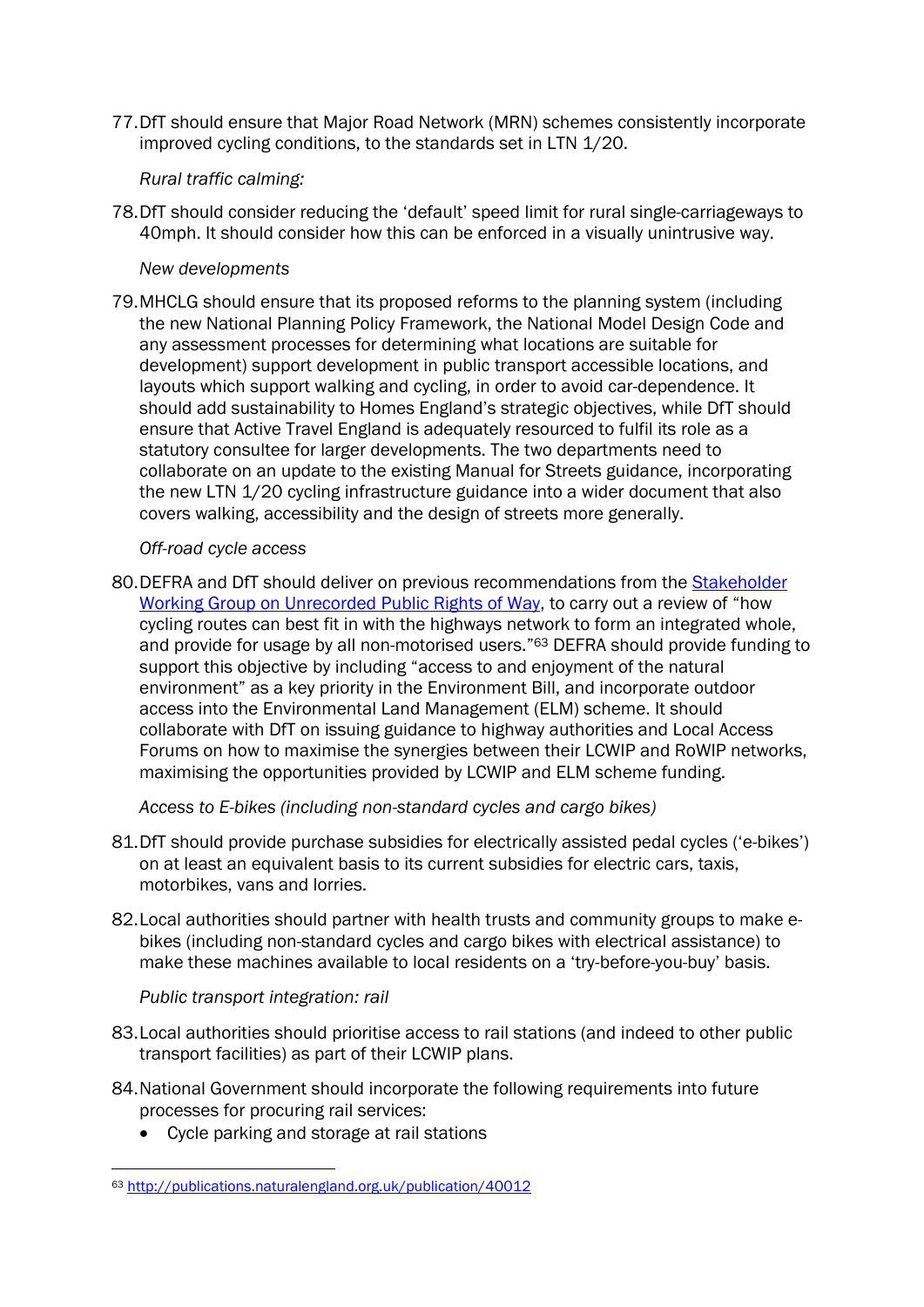- Well-designed cycle spaces on new or refurbished rolling stock
- Ticketing and reservation systems, as well as information and customer service, which facilitate combined cycle-rail journeys
- Good monitoring and stakeholder engagement

#### *Public transport integration: bus*

- 85.DfT should encourage bus operators to carry pedal cycles, and should reconsider the option of allowing them to do so using cycle racks mounted on the fronts of buses.
- 86.Local authorities should collaborate with bus operators to support cycle-carrying bus services, particularly to provide access from train stations to National Parks, Areas of Outstanding Natural Beauty (AONBs) and other destinations with significant demand for recreational cycling.

#### *Public transport integration: cycle hire schemes*

87.Local authorities, National Park Authorities and AONB boards should partner with social enterprises to provide cycle hire facilities in rural locations with significant demand for recreational cycling. DfT should include funding support for these measures in its 2nd Cycling and Walking Investment Strategy (CWIS2).

#### *Mobility as a Service*

- 88.To maximise the environmental, health and other potential benefits of Mobility as a Service (MaaS), National Government should be responsible for:
	- Making regulations to ensure safe and responsible operations of transport operators whose services can be promoted on MaaS platforms, and the safety of the vehicles they use;
	- Making regulations and issuing guidance aimed at enabling highway authorities to manage the numbers of operators or vehicles in their area using MaaS platforms, and to manage public space in their areas (i.e. prevent littering or obstructions of highways and public spaces, e.g. by defining where vehicles may or may not stand, be parked or be left following use);
	- Making regulations to ensure interoperable payment and ticketing systems, and issuing guidance aimed at enabling transport authorities to determine service standards of transport operations using MaaS platforms in their areas, so that they can (a) integrate payment fares and charges with local transport services, (b) ensure good service standards, particularly in areas of deprivation or poor public transport provision.
- 89.Local highway authorities should be responsible for managing the use of the public highway and other public spaces, by defining where vehicles using MaaS platforms may or may not ply for hire, be parked or left by users.
- 90.Local transport authorities (who are often, but not always the same bodies as local highway authorities) should be responsible for ensuring the integration of MaaS-using transport services with public transport provision in their area (including pricing, payment and ticketing systems) and managing service standards, e.g. by ensuring suitable service standards in areas of deprivation and/or transport poverty.